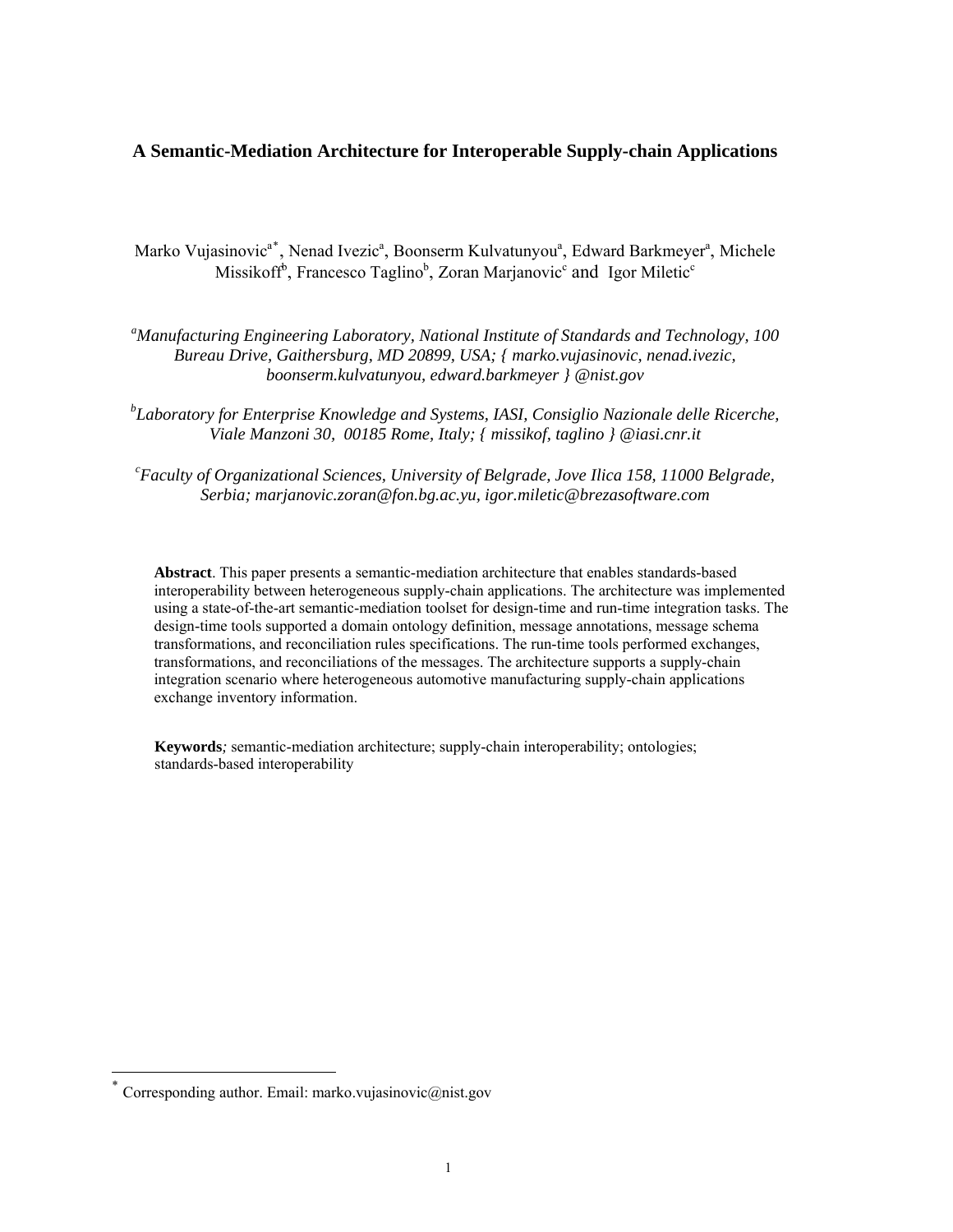#### **1. Introduction**

Today, manufacturing organizations are challenged to accomplish timely and accurate information exchange among the inventory-management applications and across the supply-chain tiers. As a response to this challenge, the Automotive Industry Action Group (AIAG 2008) initiated the Inventory Visibility and Interoperability (IV&I) project to establish standards for interoperable data exchange among the inventory visibility (IV) applications (IV&I AIAG 2007).

The IV applications use Internet-based technologies to enable near real-time material management by displaying trading-partner inventory data. Currently, the IV applications are not interoperable – they use proprietary electronic visibility models and message sets for inventory management.

Recently, the IV&I project focused on data exchange among manufacturing supplychain applications to enable the so-called electronic Kanban (eKanban) business process. The eKanban business process regulates the flow of goods from the supplier to match actual usage by the customer, using standard material packages or *kanbans* to facilitate efficient material replenishment. The objective of the project is to provide standard IV&I eKanban messages that may be exchanged between IV tools. Figure 1 shows the target IV&I architecture. If the standard message set is implemented by the IV&I tools, the supplier will be in a position to select one IV&I tool to communicate with all of its customers, and that tool will communicate the information to the appropriate IV tool for each customer. Enabling suppliers to use only one IV&I application for all customer channels could result in the projected savings of \$255 million annually across the automotive supply chain (Gould 2007).

The standards-based approach requires each tool provider to build new software to convert between its internal model and the standard exchange forms. This is error-prone and labor-intensive because it requires human agents to interpret the intent of specifications that use informal methods such as syntactic notations, diagrams and text to convey the data exchange requirements and their business meaning. This paper describes a novel, semanticmediation architecture for overcoming some of the key interpretation problems when implementing to a message exchange standard. In the following, the paper presents essential details of the architecture and an investigation of representational support of the new architecture and an enabling toolset for the adopted automotive manufacturing supplychain industrial scenario.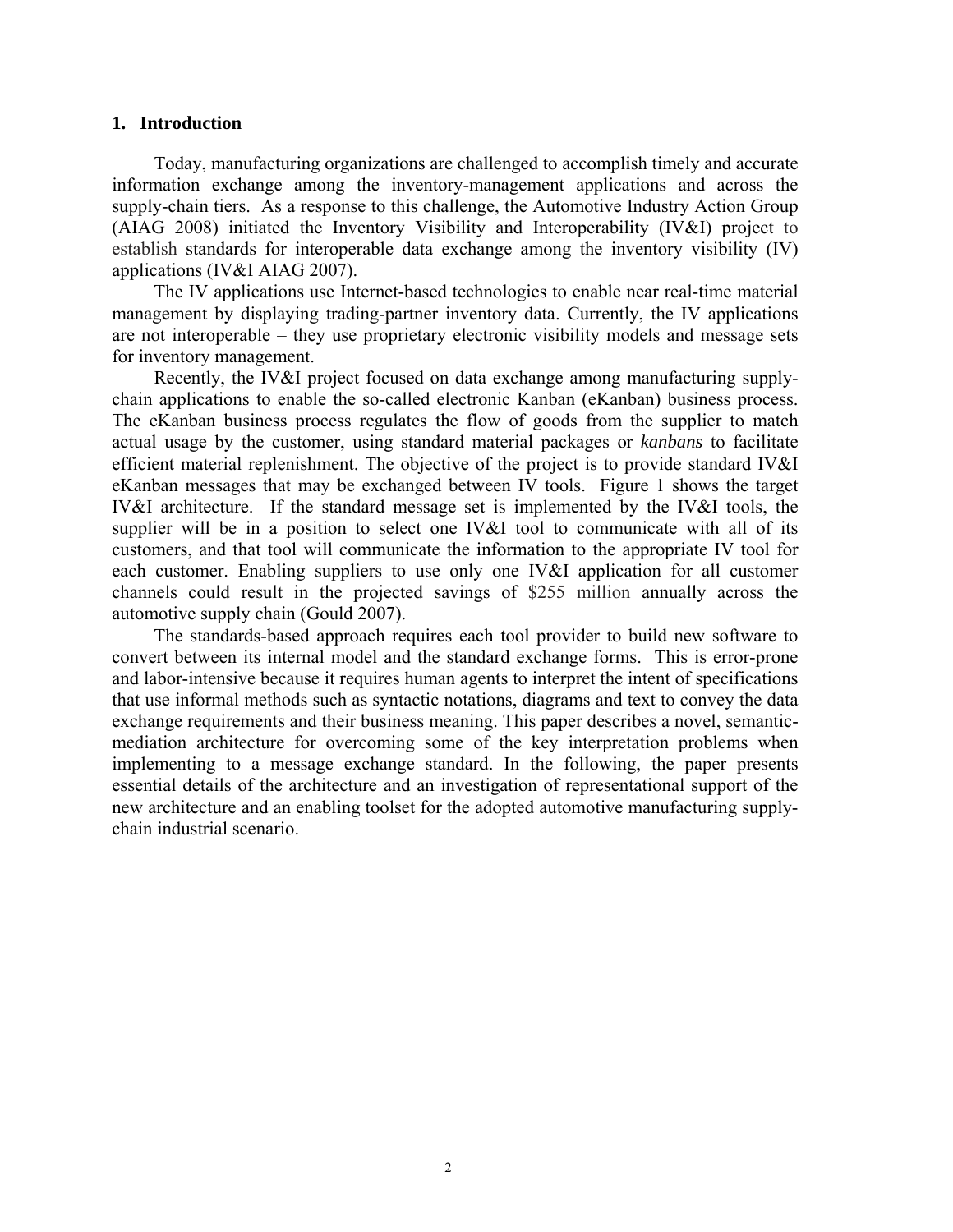

**Figure 1** An example of the desired interoperability of IV&I Tools: Supplier S utilizes a single IV&I tool to exchange data with all its customers, either directly (M2) or via other IV&I applications (M1) that exchange standard IV&I eKanban messages

#### **2. Semantic-mediation architecture**

The proposed architecture for interoperable supply-chain application includes following advances over the standards-based approaches: (1) *formal* capture of the semantics concepts in the business domain; (2) *precise* semantics annotation of message interfaces and specification of semantics reconciliation rules between application and standard message interfaces; and, (3) *automated* and *consistent* standard-interface implementation through the reconciliation-rules execution. The important contribution of this architecture is the use of semantic-mediation techniques to achieve standards-based interchange. Activities supported by the architecture may be summarized as follows:

- 1) At the *Business Domain Ontology Definition* level, the domain concepts are formalized on the basis of the business process model and the data-exchangerequirements specification, to capture the intended meaning of the information exchanges. As a result, Reference Ontology (RO) is developed using an ontology authoring tool.
- 2) *At the Design-Time Annotation and Reconciliation Rules Specification* level, two independent annotation activities take place: (1) each application provider annotates his application interface (typically an XML schema) to relate each data item to the corresponding information concept in the RO; and (2) following adoption of the standard message schemas (also called Business Object Documents or BODs), the eKanban message specification team annotates the BODs in the same way. The annotations are done using a semantic- annotation tool. Next, each team uses the annotations to define the data reconciliation rules between message instances that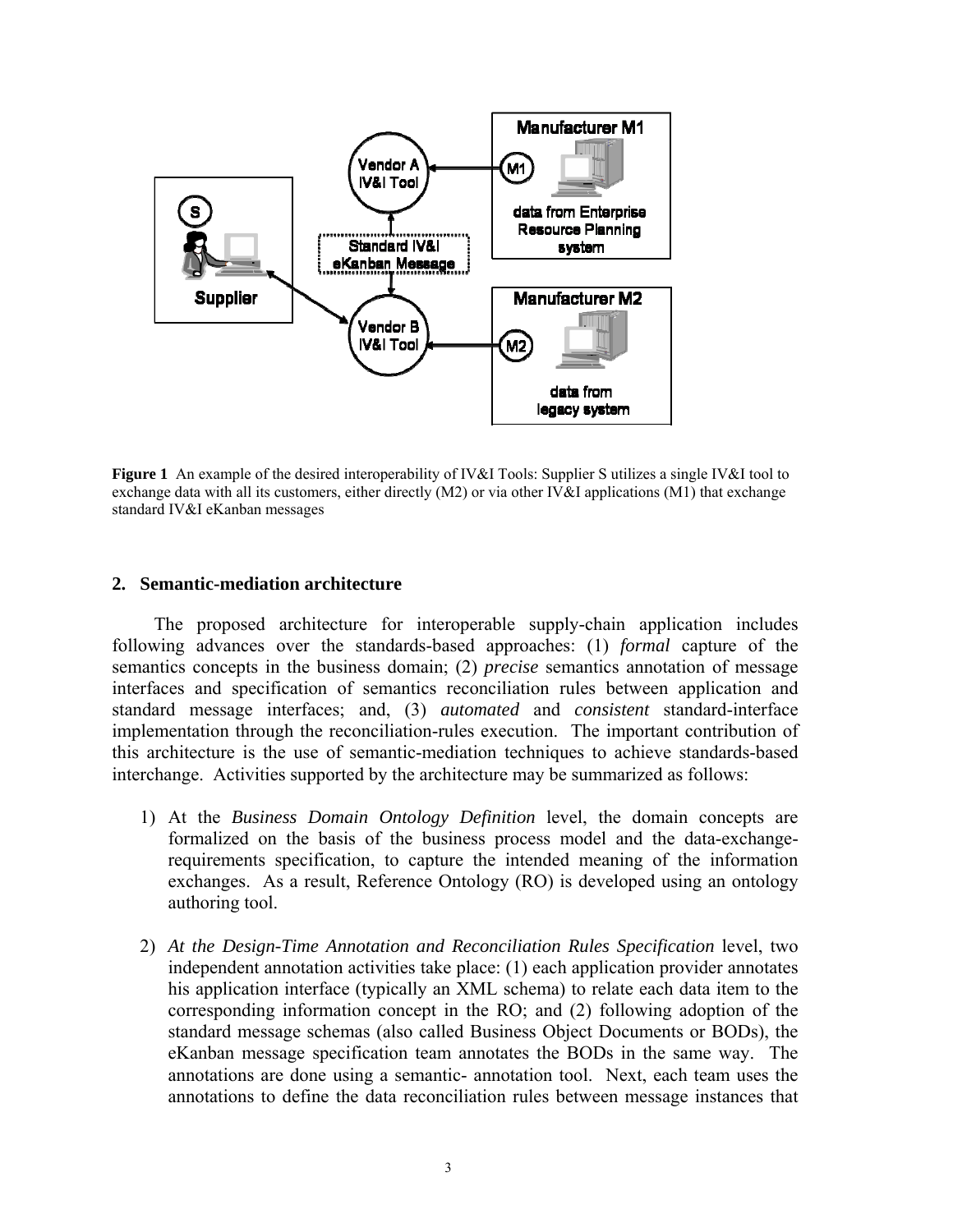3) At the *Run-Time Reconciliation Execution* level, when the application is sending, a reconciliation engine executes a two-step conversion process using the appropriate reconciliation rule bases, translating message instances from the proprietary application data format to RO instances, and then translating the RO instances to the BOD format. When that application is receiving, the reconciliation engine translates from the BOD messages to the proprietary format using the appropriate rule bases. Effectively, the reconciliation rule execution engine implements the standard interface for the application. Ultimately, the BOD instances are sent over the Internet using standard web service (WS) calls.

A principal benefit of the new architecture is to provide a basis for objective, unambiguous interpretation of the interoperability artifacts. First, by representing the business domain concepts in an formal ontology, the meaning of the message elements, and their relationships over a suite of messages, may be established unambiguously. Next, it is possible for the software engineer to derive the actual reconciliation rules with greater clarity and consistency, and with greater computational support. Finally, the reconciliation rules may be executed directly at run-time, providing a consistent, traceable specification of the transformation of the message instances.

## **3. ATHENA toolset support for the semantic-mediation architecture**

The proposed architecture is implemented with a semantic-mediation toolset developed within the EU Framework Programme 6 ATHENA research project (Athena 2007). The semantic-mediation architecture, as supported by the ATHENA toolset, is shown in Figure 2.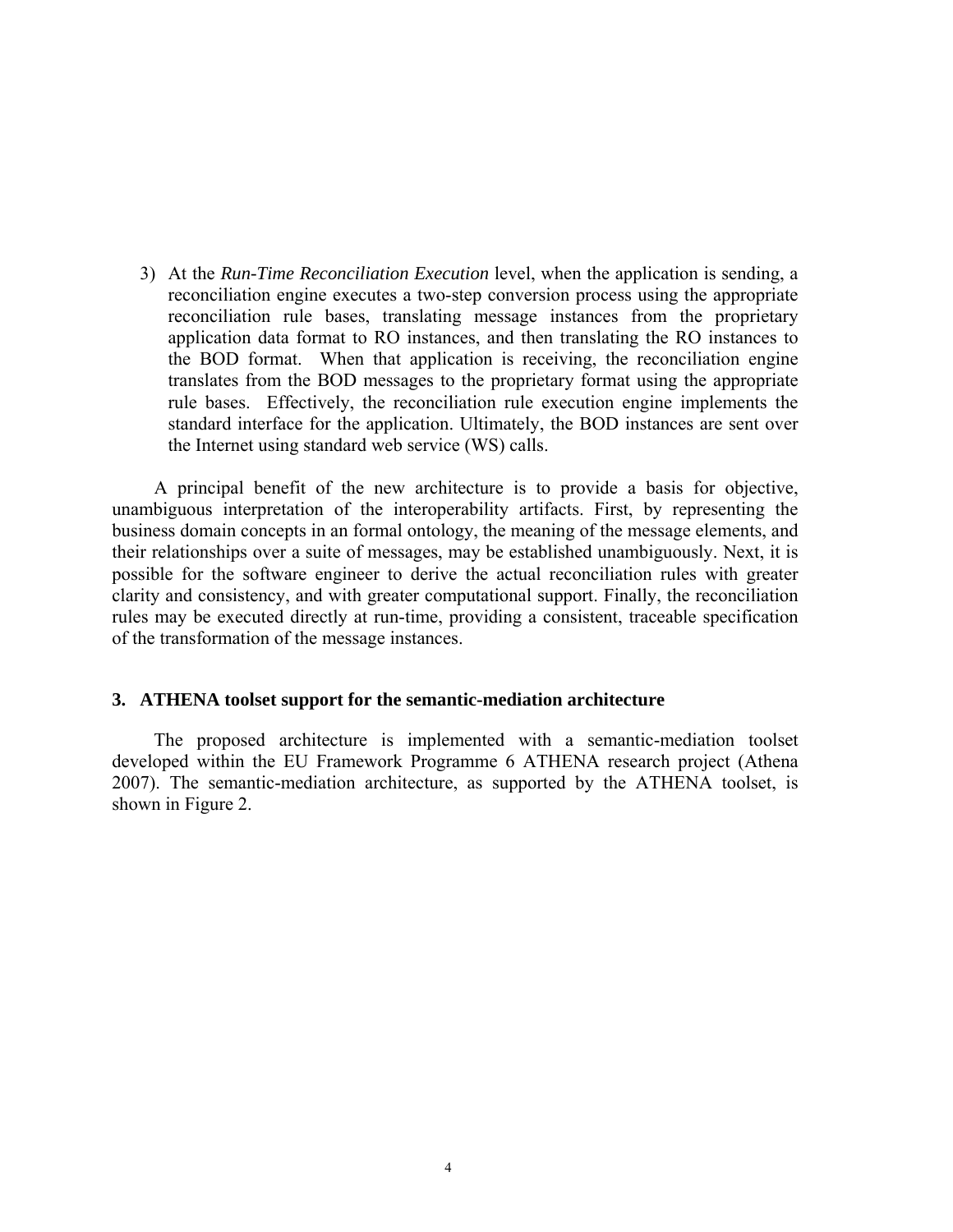

**Figure 2** ATHENA-enabled Semantic-Mediation Architecture

During the **analysis phase**, the ATHOS ontology-management tool (Missikoff and Taglino 2006) was used to capture the RO. The RO was based on a specification of the eKanban business process and data requirements, interviews with industry experts, and eKanban BOD schemas adopted by the automotive industry.

At **design-time**, The XSD2RDFS transformer tool (Miletic *et.al*. 2007) was used to convert XML message schemas for automotive IV applications, and the standard eKanban BOD message schemas, to corresponding Resource Definition Framework (RDF) Schema message representations. Next, the ASTAR RDF Schema model annotation tool (Missikoff *et.al.* 2006) was used to define the semantic relationships between the data elements in the RDF-based message schemas and the business concepts in the RO. This is the key process in semantic mediation.

Then, the ARGOS reconciliation rules authoring tool (Coscia *et.al.* 2006) was used to create reconciliation rule bases that implemented conversion of the data elements defined by the RDF-based message schemas to and from RO instances. When combined, these rules effectively specified the data transformations between the proprietary messages and the industry standard BODs.

At **run-time**, the XML2RDF and RDF2XML transformer tools (Miletic *et.al*. 2007) transform XML message instances from and to RDF representations compatible with the transformed schemas. The ARES (Pondrelli *et.al.* 2006) run-time reconciliation engine executes the reconciliation rule bases defined at design-time on RDF-based message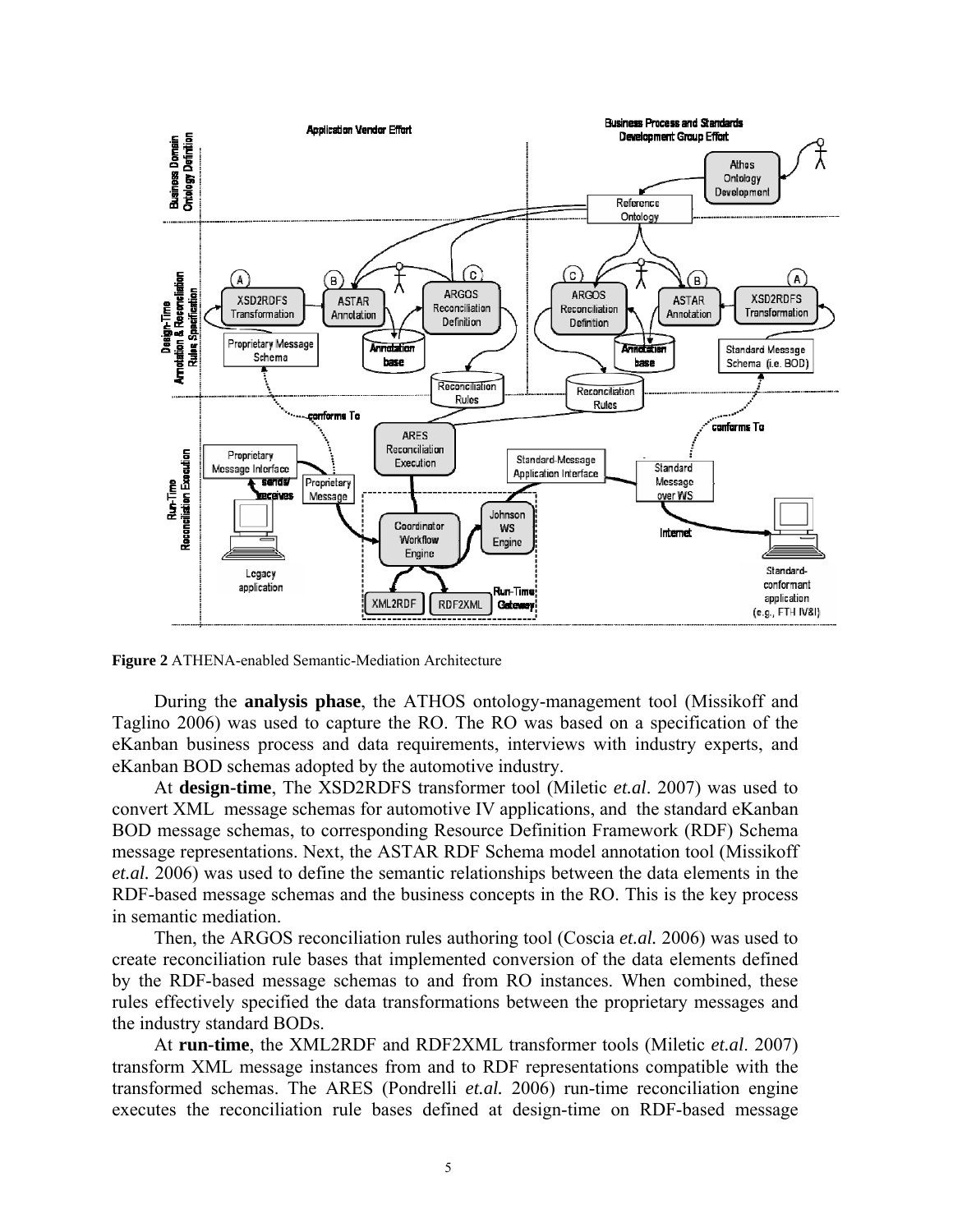instances representation. Together with the transformation steps, this tool converts messages between the proprietary forms and the standard forms. The Coordinator Tool was developed to orchestrate the run-time transformer tools, the ARES tool, and the Johnson (Vayssière *et.al.* 2006) WS execution engine, which enabled robust support for webservices over the Internet, so as to transform a proprietary message into a standardconformant message.

## **4. An Experimental Scenario**

The objective of the experimental scenario was to assess the proposed architecture and the supporting ATHENA toolset. Within this scenario, heterogeneous automotive manufacturing supply-chain applications exchange inventory visibility information in the form of standard eKanban messages. In the following, from the perspective of the application provider, the paper discusses the steps an IV application developer sees, and, in particular, details the design-time steps that are applied to an IV application message.

The scenario involved two independently developed IV applications (capable of sending and receiving only their proprietary versions of the eKanban AuthorizeKanban message) and an IV&I-conformant application capable of receiving the standard SyncShipmentSchedule message (Authorize Kanban BOD):

- The Apolon (Novicic *et.al.* 2007) open source IV application with an RDF Schema-based proprietary interface.
- A GM IV experimental enterprise application with an XML Schema-based proprietary interface.
- A Ford Test Harness (FTH) application with an XML Schema-based IV&Iconformant interface.

The Apolon application (running in Serbia) successfully exchanged a message with the FTH (running in Maryland, USA). Also, the GM application (running in Michigan, USA) successfully exchanged information with the FTH and Apolon. Both the GM and Apolon applications utilized the Coordinator gateway.

#### *4.1. Reference Ontology*

The eKanban Reference Ontology (Barkmeyer and Kulvatunyou 2007) formally captured the business concepts and relationships for the eKanban business process, as developed by the IV&I eKanban team of industry analysts.

 A portion of the RO is shown in Figure 3. *SyncShipmentSchedule* is a *Message* sent by a *sender* (in this case, customer) to a *receiver* (in this case, supplier) to update a *ShipmentSchedule*. *ShipmentSchedule* is a *BusinessObjectDocument* that describes all of the shipments under some agreement.. Each *ScheduleLine* corresponds to an eKanban arrangement, called a *KanbanLoop*, for shipments of one *Item* from the *ShipFromParty* to the *ShipToParty*. The unit of shipment is a *Kanban*. In effect, the message authorizes shipment of one or more *Kanban*s to the customer site, by changing the *KanbanStatus* of those Kanbans.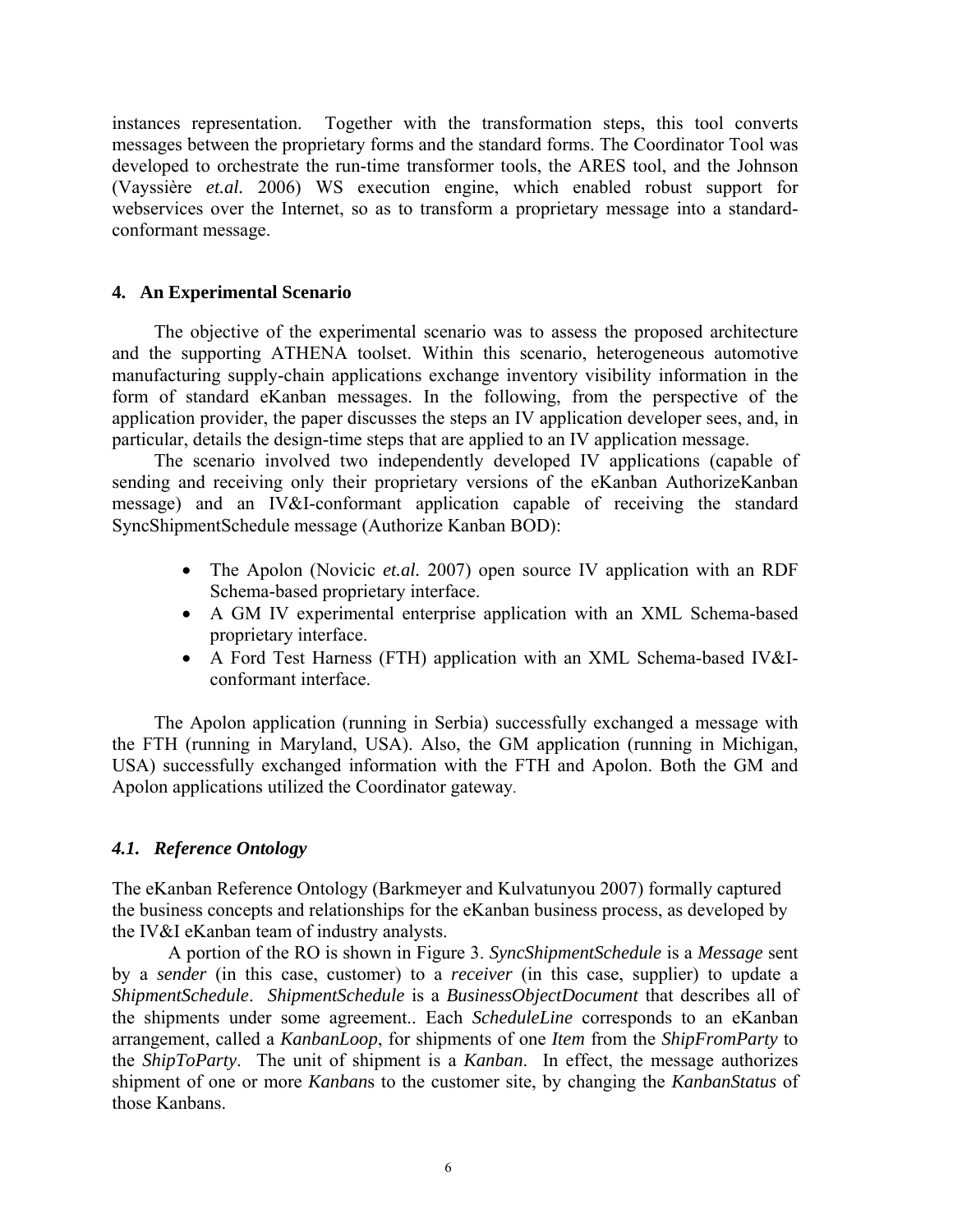

**Figure 3** A portion of the IV&I e-Kanban Reference Ontology

#### *4.2. Design Time*

Before the run-time message exchange could be accomplished, the following steps were completed at design-time:

1) *Message schema transformation* (step A in Figure 2) of the standard *SyncShipmentSchedule* BOD and the GM-proprietary *AuthorizeKanban* message schema to corresponding RDF Schema-based representations.

2) Message schema *annotation* (step B in Figure 2) of the standard *SyncShipmentSchedule* BOD, and GM and Apolon *AuthorizeKanban* RDF Schemas using the ASTAR tool.

3) *Message reconciliation rules specification* (step C in Figure 2) using the ARGOS tool to create both (a) *forward* rules to reconcile data from the *SyncShipmentSchedule* BOD, and GM and Apolon *AuthorizeKanban* RDF instances to RO instances, and (b) *backward* rules to reconcile data from the RO instances to the *SyncShipmentSchedule*  BOD, and Apolon *AuthorizeKanban* RDF instances.

#### *4.2.1. Message Schema Transformation*

The XSD2RDFS Tool enabled the business applications that currently use XML Schema-based interfaces to use the ATHENA RDF-based semantic mediation tools. For the application provider, this step was automatic and transparent. The XSD2RDFS tool transforms any given XML Schema into an RDF Schema.

Listing 1 shows the XSD2RDFS transformation for a portion of the GM-proprietary *AuthorizeKanban* message. XML Schema elements (such are *gmSyncShipmentSchedule*,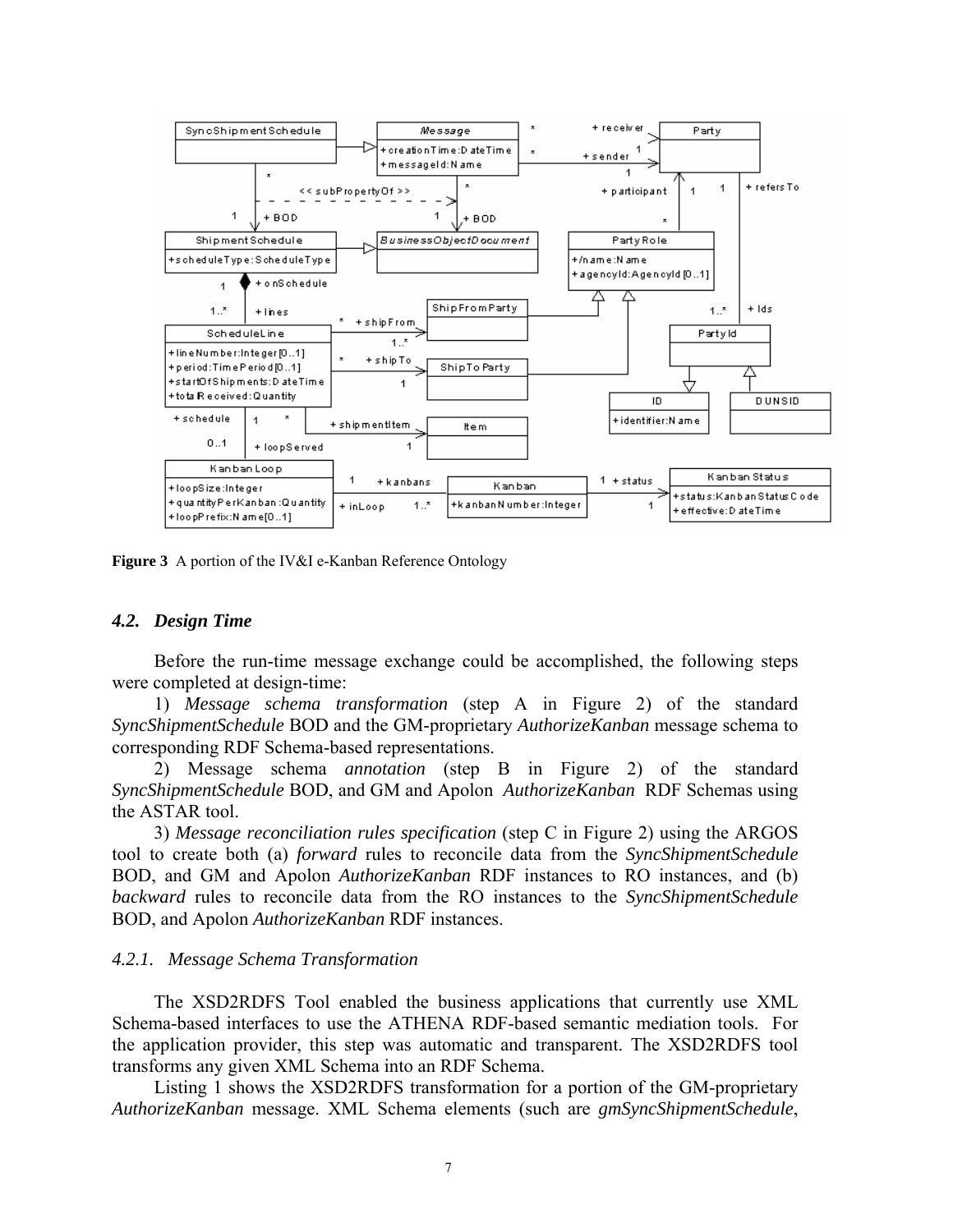*sender*, and *DUNS,* shown at the left side) are transformed into corresponding RDF Schema classes (*gmSyncShipmentSchedule*, *gmSyncShipmentSchedule\_sender*, and *gmSyncShipmentSchedule\_sender\_DUNS,* shown at the right side). For each simple XML Schema element, a corresponding RDF property is created (e.g., *gmSyncShipmentSchedule\_sender\_DUNS\_sValue* for the *DUNS* element). Each parentchild structural relation between XML Schema elements is transformed into a RDF property (e.g., *gmSyncShipmentSchedule\_sender\_DUNS\_PROP* RDF property for the parent-child relation between the sender and DUNS XML Schema elements).

| xml version="1.0" encoding="UTF-8"?<br><xsd:schema<br>xmlns:soap="http://schemas.xmlsoap.org/wsdl/soap/"<br/>xmlns:tns="http://gm.com/gmSyncShipmentSchedule/"<br/>xmlns:wsdl="http://schemas.xmlsoap.org/wsdl/"<br/>xmlns:xsd="http://www.w3.org/2001/XMLSchema"<br/>name="gmSyncShipmentSchedule"<br/>targetNamespace=<br/>"http://gm.com/gmSyncShipmentSchedule/"&gt;<br/><xsd:element name="gmSyncShipmentSchedule"><br/><xsd:complextype><br/><xsd:sequence><br/><xsd:element <br="" name="sender">type="tns:partner"/&gt;<br/><math>\ddotsc</math><br/></xsd:element></xsd:sequence><br/></xsd:complextype><br/></xsd:element><br/><xsd:complextype name="partner"><br/><xsd:sequence><br/><xsd:element name="DUNS" type="xsd:string"></xsd:element><br/></xsd:sequence><br/></xsd:complextype><br/></xsd:schema<br> | <b>zsd2rdfs</b> | <rdf:rdf xmlns:rdf="http://www.w3.org/1999/02/22-rdf-syntax-ns#&lt;br">xmlns:rdfs="http://www.w3.org/2000/01/rdf-schema#" xmlns="http://www.nist-athena-ivi.com/rdfs#"<br/>xmlns:xsd="http://www.w3.org/2001/XMLSchema#"&gt;<br/><rdfs:class rdf:about="http://www.nist-athena-ivi.com/rdfs#gmSyncShipmentSchedule"><br/></rdfs:class><br/><rdfs:class rdf:about=" http://gm.com/gmSyncShipmentSchedule/rdfs#gmSyncShipmentSchedule sender"><br/></rdfs:class><br/><rdfs:class rdf:about=" http://gm.com/gmSyncShipmentSchedule&lt;br&gt;/rdfs#gmSyncShipmentSchedule sender DUNS"><br/></rdfs:class><br/><rdf:property rdf:about=" http://gm.com/gmSyncShipmentSchedule&lt;br&gt;/rdfs#gmSyncShipmentSchedule sender DUNS sValue"><br/><rdfs:domain rdf:resource="http://gm.com/gmSyncShipmentSchedule&lt;br">/rdfs#gmSyncShipmentSchedule sender DUNS"/&gt;<br/><rdfs:range rdf:resource="http://www.w3.org/2001/XMLSchema#string"></rdfs:range><br/></rdfs:domain></rdf:property><br/><rdf:property rdf:about=" http://gm.com/gmSyncShipmentSchedule&lt;br&gt;/rdfs#gmSyncShipmentSchedule sender PROP"><br/><rdfs:domain rdf:resource=" http://gm.com/gmSyncShipmentSchedule /rdfs#gmSyncShipmentSchedule"></rdfs:domain><br/><rdfs:range rdf:resource="http:// http://gm.com/gmSyncShipmentSchedule&lt;br&gt;/rdfs#gmSyncShipmentSchedule sender"></rdfs:range><br/></rdf:property><br/><rdf:property rdf:about=" http://gm.com/gmSyncShipmentSchedule&lt;br&gt;/rdfs#gmSyncShipmentSchedule sender DUNS PROP"><br/><rdfs:domain rdf:resource=" http://gm.com/gmSyncShipmentSchedule&lt;br&gt;/rdfs#gmSyncShipmentSchedule sender"></rdfs:domain><br/><rdfs:range rdf:resource=" http://gm.com/gmSyncShipmentSchedule&lt;br&gt;/rdfs#gmSyncShipmentSchedule sender DUNS"></rdfs:range><br/></rdf:property><br/></rdf:rdf> |
|----------------------------------------------------------------------------------------------------------------------------------------------------------------------------------------------------------------------------------------------------------------------------------------------------------------------------------------------------------------------------------------------------------------------------------------------------------------------------------------------------------------------------------------------------------------------------------------------------------------------------------------------------------------------------------------------------------------------------------------------------------------------------------------------------------------------------|-----------------|--------------------------------------------------------------------------------------------------------------------------------------------------------------------------------------------------------------------------------------------------------------------------------------------------------------------------------------------------------------------------------------------------------------------------------------------------------------------------------------------------------------------------------------------------------------------------------------------------------------------------------------------------------------------------------------------------------------------------------------------------------------------------------------------------------------------------------------------------------------------------------------------------------------------------------------------------------------------------------------------------------------------------------------------------------------------------------------------------------------------------------------------------------------------------------------------------------------------------------------------------------------------------------------------------------------------------------------------------------------------------------------------------------------------------------------------------------------------------------------------------------------------------------------------------------------------------------------------------------------------------------------------------------------------------------------------------------------------------------------------------------------------------------------------------------------------------------|
|----------------------------------------------------------------------------------------------------------------------------------------------------------------------------------------------------------------------------------------------------------------------------------------------------------------------------------------------------------------------------------------------------------------------------------------------------------------------------------------------------------------------------------------------------------------------------------------------------------------------------------------------------------------------------------------------------------------------------------------------------------------------------------------------------------------------------|-----------------|--------------------------------------------------------------------------------------------------------------------------------------------------------------------------------------------------------------------------------------------------------------------------------------------------------------------------------------------------------------------------------------------------------------------------------------------------------------------------------------------------------------------------------------------------------------------------------------------------------------------------------------------------------------------------------------------------------------------------------------------------------------------------------------------------------------------------------------------------------------------------------------------------------------------------------------------------------------------------------------------------------------------------------------------------------------------------------------------------------------------------------------------------------------------------------------------------------------------------------------------------------------------------------------------------------------------------------------------------------------------------------------------------------------------------------------------------------------------------------------------------------------------------------------------------------------------------------------------------------------------------------------------------------------------------------------------------------------------------------------------------------------------------------------------------------------------------------|

Listing 1. A portion of an XSD2RDFS transformation

## *4.2.2. Message Schema Annotation*

Semantic annotation is a means for defining the relationships between the elements in a message and the business meaning of those elements as captured in the reference ontology. So the critical drivers are the *definitions* of the terms used in the ontology and the *documentation* and usage guidelines for the message elements.

 In the message schema annotation step, an expert on each software application studies the RO and assigns the appropriate RO semantics to each data element in the application interface, using the ASTAR tool. In addition, an expert on the IV&I standard performed this process for the standard BOD schema.

The ASTAR annotation method consists of four phases: (1) the terminological semantic annotation (TSA), (2) path semantic annotation (PSA), (3) the simple semantic annotation (SSA), and, (4) full semantic annotation (FSA) phase.

The TSA phase deals with terminological (*naming*) mismatches which occur when different terms are used to denote same concept. In this phase, the ASTAR compares the terms used in the application interfaces with the terminology of the RO concepts, and automatically detects terminological similarities among them. Then, correspondences between the terms are established manually, by identifying the RO concept whose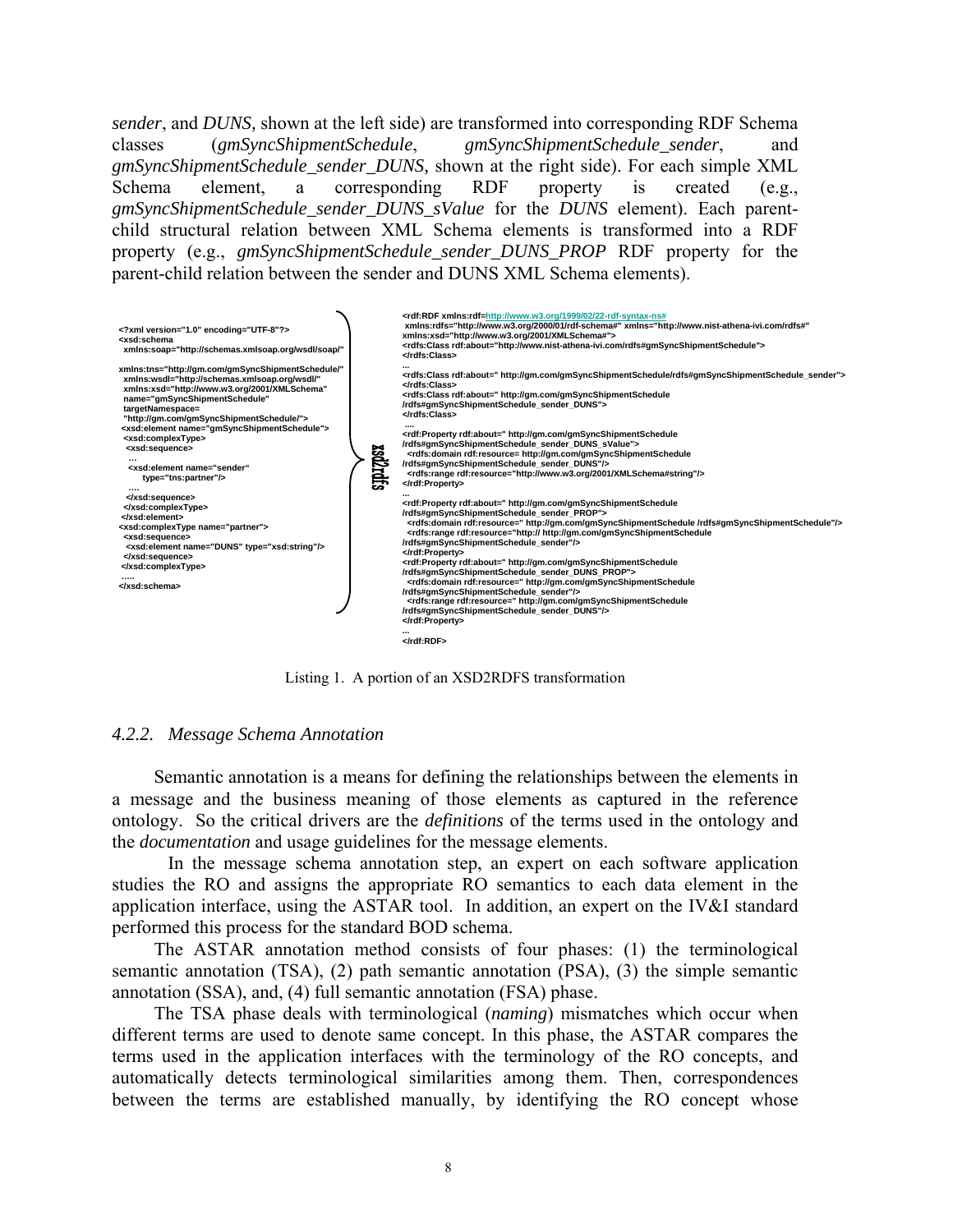definition most closely matches the intent of the message element as indicated by its documentation (while the naming helps in finding these, it is not always a reliable indicator). The idea of the PSA phase is to relate structural paths in the message RDF schemas to relationship paths through the semantic network in the RO. The PSA phase reveals *structuring* mismatches which occur when different structures are used in organizing the same information set. The SSA phase deals with *content* mismatches, which are mostly about choices of representation for information units, such as named values, time intervals, and addresses. The corresponding, specialized, data transformations needed at run-time are denoted by attaching (usually pre-defined) *abstract operators* to these semantic associations. The FSA phase generates an OWL DL ontology (Web Ontology Language) for the semantic associations, and allows the user to note the actual relationship between the semantic concepts: equivalence, subsumption in either direction, or just overlap.

Semantic annotation also reveals real semantic mismatches, called *coverage* mismatches. Such a mismatch occurs when a concept in the application message has no match in the RO. The corresponding information will be lost on outbound messages and missing from inbound messages. When that information is optional and seldom used, it may not be a problem; but, when it is important to the application, it means that the standard is inadequate. The reverse case, in which the RO has a concept not used in the application message, is usually harmless – the RO may well support many different messages, only some of which use any given concept. But if it is a mandatory property of a required object, the application may not be suitable for the use envisaged in the standard.

Table 1 shows some of the semantic relationships captured by annotations of the GM and Apolon schemas, including the abstract operators (AO) for the content mismatches. A *coverage* mismatch was found, between the GM schema and the RO. The GM schema has no equivalent for the KanbanStatus field. This is a critical field, but the GM usage is to imply the status value by the type of the message itself. So the semantic link is between the message type and the KanbanStatus, and it was possible to overcome this mismatch with a special reconciliation rule.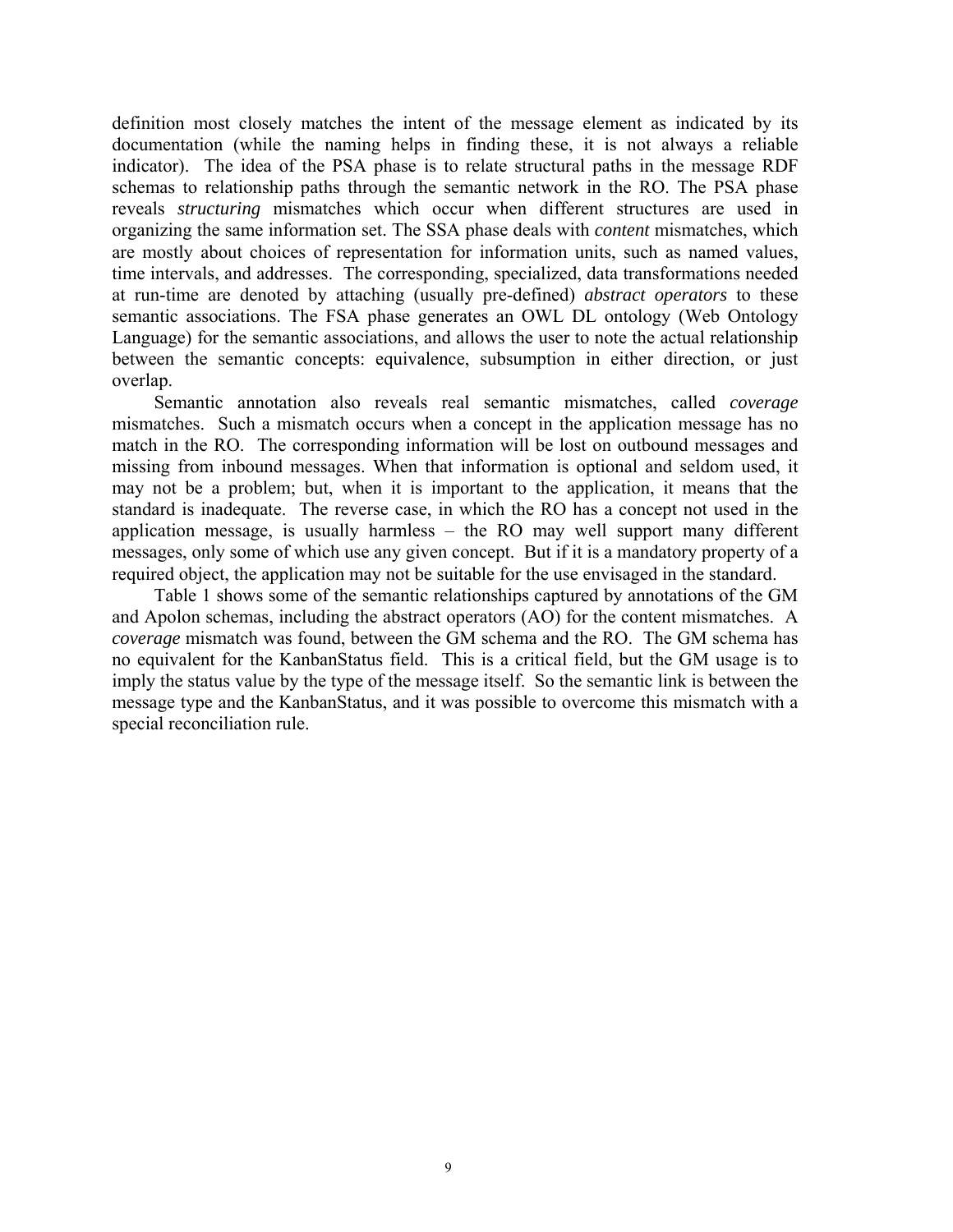| Table 1 Four-phases of ASTAR semantic annotation |                                                                                                                                                                                                                                                     |                                                                                                                                                                                                                                                    |                                                                                                                                                                                                                                                                                                                                                                                                             |                                                                                                                                                                                                                                                                                                                                                                                                                                               |         |  |
|--------------------------------------------------|-----------------------------------------------------------------------------------------------------------------------------------------------------------------------------------------------------------------------------------------------------|----------------------------------------------------------------------------------------------------------------------------------------------------------------------------------------------------------------------------------------------------|-------------------------------------------------------------------------------------------------------------------------------------------------------------------------------------------------------------------------------------------------------------------------------------------------------------------------------------------------------------------------------------------------------------|-----------------------------------------------------------------------------------------------------------------------------------------------------------------------------------------------------------------------------------------------------------------------------------------------------------------------------------------------------------------------------------------------------------------------------------------------|---------|--|
| <b>Phase</b>                                     | App.                                                                                                                                                                                                                                                | <b>RDF</b> Schema elements                                                                                                                                                                                                                         |                                                                                                                                                                                                                                                                                                                                                                                                             | <b>Identified</b><br><b>Mismatch</b>                                                                                                                                                                                                                                                                                                                                                                                                          |         |  |
|                                                  |                                                                                                                                                                                                                                                     | gmSyncShipmentSchedule                                                                                                                                                                                                                             |                                                                                                                                                                                                                                                                                                                                                                                                             | <b>Corresponding RO element</b><br>ShipmentSchedule BusinessObject                                                                                                                                                                                                                                                                                                                                                                            |         |  |
|                                                  |                                                                                                                                                                                                                                                     | gmSyncShipmentSchedule sender                                                                                                                                                                                                                      |                                                                                                                                                                                                                                                                                                                                                                                                             | SenderParty BusinessObject                                                                                                                                                                                                                                                                                                                                                                                                                    |         |  |
| TSA                                              | <b>GM</b>                                                                                                                                                                                                                                           | gmSyncShipmentSchedule sender DUNS                                                                                                                                                                                                                 | Id BusinessObject                                                                                                                                                                                                                                                                                                                                                                                           |                                                                                                                                                                                                                                                                                                                                                                                                                                               |         |  |
|                                                  |                                                                                                                                                                                                                                                     | gmSyncShipmentSchedule sender PROP                                                                                                                                                                                                                 | relTo SyncShipmentSchedule Message SenderParty                                                                                                                                                                                                                                                                                                                                                              |                                                                                                                                                                                                                                                                                                                                                                                                                                               | naming  |  |
|                                                  |                                                                                                                                                                                                                                                     | gmSyncShipmentSchedule sender DUNS PROP                                                                                                                                                                                                            |                                                                                                                                                                                                                                                                                                                                                                                                             | relTo SyncShipmentSchedule Message SenderParty PartyId                                                                                                                                                                                                                                                                                                                                                                                        |         |  |
|                                                  |                                                                                                                                                                                                                                                     | gmSyncShipmentSchedule sender DUNS sValue                                                                                                                                                                                                          | has Id identifier                                                                                                                                                                                                                                                                                                                                                                                           |                                                                                                                                                                                                                                                                                                                                                                                                                                               |         |  |
|                                                  |                                                                                                                                                                                                                                                     | (not defined)                                                                                                                                                                                                                                      | has KanbanStatusCode                                                                                                                                                                                                                                                                                                                                                                                        |                                                                                                                                                                                                                                                                                                                                                                                                                                               | coverge |  |
|                                                  |                                                                                                                                                                                                                                                     | ShipmentSchedule                                                                                                                                                                                                                                   | ShipmentSchedule BusinessObject                                                                                                                                                                                                                                                                                                                                                                             |                                                                                                                                                                                                                                                                                                                                                                                                                                               |         |  |
|                                                  |                                                                                                                                                                                                                                                     | forDocumentItem                                                                                                                                                                                                                                    |                                                                                                                                                                                                                                                                                                                                                                                                             | relTo ScheduleLine ScheduleLine loopServed KanbanLoop                                                                                                                                                                                                                                                                                                                                                                                         |         |  |
|                                                  |                                                                                                                                                                                                                                                     | DocumentItem                                                                                                                                                                                                                                       | KanbanLoop BusinessObject                                                                                                                                                                                                                                                                                                                                                                                   |                                                                                                                                                                                                                                                                                                                                                                                                                                               |         |  |
|                                                  | <b>Apolon</b>                                                                                                                                                                                                                                       | forKanban                                                                                                                                                                                                                                          | relTo KanbanLoop hasKanban Kanban                                                                                                                                                                                                                                                                                                                                                                           |                                                                                                                                                                                                                                                                                                                                                                                                                                               | naming  |  |
|                                                  |                                                                                                                                                                                                                                                     | Kanban                                                                                                                                                                                                                                             | Kanban BusinessObject                                                                                                                                                                                                                                                                                                                                                                                       |                                                                                                                                                                                                                                                                                                                                                                                                                                               |         |  |
|                                                  |                                                                                                                                                                                                                                                     | kanbanStatus                                                                                                                                                                                                                                       |                                                                                                                                                                                                                                                                                                                                                                                                             | has KanbanStatusCode                                                                                                                                                                                                                                                                                                                                                                                                                          |         |  |
|                                                  |                                                                                                                                                                                                                                                     |                                                                                                                                                                                                                                                    |                                                                                                                                                                                                                                                                                                                                                                                                             |                                                                                                                                                                                                                                                                                                                                                                                                                                               |         |  |
|                                                  |                                                                                                                                                                                                                                                     | <b>RDF</b> Schema path                                                                                                                                                                                                                             |                                                                                                                                                                                                                                                                                                                                                                                                             | <b>Corresponding RO path</b>                                                                                                                                                                                                                                                                                                                                                                                                                  |         |  |
|                                                  |                                                                                                                                                                                                                                                     | gmSyncShipmentSchedule.                                                                                                                                                                                                                            | ShipmentSchedule BusinessObject.                                                                                                                                                                                                                                                                                                                                                                            |                                                                                                                                                                                                                                                                                                                                                                                                                                               |         |  |
|                                                  |                                                                                                                                                                                                                                                     | gmSyncShipmentSchedule sender PROP.                                                                                                                                                                                                                | relTo_ShipmentSchedule_message_SyncShipmentSchedule.                                                                                                                                                                                                                                                                                                                                                        | structuring                                                                                                                                                                                                                                                                                                                                                                                                                                   |         |  |
| PSA                                              |                                                                                                                                                                                                                                                     | gmSyncShipmentSchedule sender.                                                                                                                                                                                                                     | SyncShipmentSchedule Message.                                                                                                                                                                                                                                                                                                                                                                               |                                                                                                                                                                                                                                                                                                                                                                                                                                               |         |  |
|                                                  | GM                                                                                                                                                                                                                                                  | gmSyncShipmentSchedule sender DUNS PROP.                                                                                                                                                                                                           | relTo SyncShipmentSchedule messageSender SenderParty.                                                                                                                                                                                                                                                                                                                                                       |                                                                                                                                                                                                                                                                                                                                                                                                                                               |         |  |
|                                                  |                                                                                                                                                                                                                                                     | gmSyncShipmentSchedule sender DUNS.                                                                                                                                                                                                                | SenderParty BusinessObject.<br>relTo SenderParty partyIds PartyId.                                                                                                                                                                                                                                                                                                                                          |                                                                                                                                                                                                                                                                                                                                                                                                                                               |         |  |
|                                                  |                                                                                                                                                                                                                                                     | gmSyncShipmentSchedule sender DUNS sValue:<br><b>STRING</b>                                                                                                                                                                                        |                                                                                                                                                                                                                                                                                                                                                                                                             | PartyId BusinessObject.                                                                                                                                                                                                                                                                                                                                                                                                                       |         |  |
|                                                  |                                                                                                                                                                                                                                                     |                                                                                                                                                                                                                                                    | has Id identified:STRING                                                                                                                                                                                                                                                                                                                                                                                    |                                                                                                                                                                                                                                                                                                                                                                                                                                               |         |  |
|                                                  |                                                                                                                                                                                                                                                     |                                                                                                                                                                                                                                                    |                                                                                                                                                                                                                                                                                                                                                                                                             |                                                                                                                                                                                                                                                                                                                                                                                                                                               |         |  |
|                                                  |                                                                                                                                                                                                                                                     | <b>RDF</b> Schema path                                                                                                                                                                                                                             | AO                                                                                                                                                                                                                                                                                                                                                                                                          | <b>Corresponding RO path</b>                                                                                                                                                                                                                                                                                                                                                                                                                  |         |  |
| SSA                                              | GМ                                                                                                                                                                                                                                                  | gmSyncShipmentSchedule.<br>gmSyncShipmentSchedule sender PROP.<br>gmSyncShipmentSchedule sender.<br>gmSyncShipmentSchedule sender DUNS PROP.<br>gmSyncShipmentSchedule sender DUNS.<br>gmSyncShipmentSchedule sender DUNS sValue:<br><b>STRING</b> | $\equiv$                                                                                                                                                                                                                                                                                                                                                                                                    | ShipmentSchedule BusinessObject.<br>relTo ShipmentSchedule_message_SyncShipmentSchedule.<br>SyncShipmentSchedule Message.<br>relTo SyncShipmentSchedule messageSender SenderParty.<br>SenderParty BusinessObject.<br>relTo SenderParty partyIds PartyId.<br>PartyId BusinessObject.has Id identified:STRING                                                                                                                                   |         |  |
|                                                  | Apolon                                                                                                                                                                                                                                              | ShipmentSchedule.<br>forDocumentItem.<br>DocumentItem.<br>forKanban.<br>Kanban.kanbanStatus:STRING                                                                                                                                                 | $\varphi^*$                                                                                                                                                                                                                                                                                                                                                                                                 | ShipmentSchedule BusinessObject.<br>relTo ShipmentSchedule ShipmentSchedule lines ScheduleLine.<br>ScheduleLine BusinessObject.<br>relTo ScheduleLine ScheduleLine loopServed KanbanLoop.<br>KanbanLoop BusinessObject.<br>relTo KanbanLoop hasKanban Kanban.<br>Kanban BusinessObject.<br>relTo Kanban Kanban status KanbanStatus.<br>KanbanStatus BusinessObject.<br>has KanbanStatusCode:ENUMERATION<br>[authorized, empty, full, shipped] | content |  |
|                                                  |                                                                                                                                                                                                                                                     | <b>RDF</b> Schema path                                                                                                                                                                                                                             | <b>Relation</b>                                                                                                                                                                                                                                                                                                                                                                                             | <b>OWL DL Expression</b>                                                                                                                                                                                                                                                                                                                                                                                                                      |         |  |
| FSA                                              | gmSyncShipmentSchedule.<br>gmSyncShipmentSchedule sender PROP.<br>GM<br>gmSyncShipmentSchedule sender.<br>gmSyncShipmentSchedule sender DUNS<br>PROP.<br>gmSyncShipmentSchedule sender DUNS.<br>gmSyncShipmentSchedule sender DUNS<br>sValue:STRING |                                                                                                                                                                                                                                                    | <b>STRING</b><br>$\cap ($<br>∃ inverseOf has Id identified.(PartyId BusinessObject<br>$\cap$ ( $\exists$ inverseOf<br>$=$<br>relTo SenderParty partyIds PartyId.(SenderParty BusinessObject<br>$\bigcap$ $\exists$ inverseOf relTo SyncShipmentSchedule messageSender SenderParty.<br>(SyncShipmentSchedule Message<br>$\cap$ ( $\exists$ inverseOf<br>relTo_ShipmentSchedule_message_SyncShipmentSchedule. |                                                                                                                                                                                                                                                                                                                                                                                                                                               |         |  |
|                                                  |                                                                                                                                                                                                                                                     |                                                                                                                                                                                                                                                    |                                                                                                                                                                                                                                                                                                                                                                                                             | (ShipmentSchedule BusinessObject))))))))                                                                                                                                                                                                                                                                                                                                                                                                      |         |  |
|                                                  |                                                                                                                                                                                                                                                     |                                                                                                                                                                                                                                                    |                                                                                                                                                                                                                                                                                                                                                                                                             | * ' $\varphi$ ' - a unary abstract operator, defined on a single path from the RO. ASTAR also defines a binary abstract operator '+', to be used to compose RO paths                                                                                                                                                                                                                                                                          |         |  |

# *4.2.3. Message Reconciliation Rules Specification*

The message reconciliation rules specification was based on the semantic model defined in the RO and the semantic annotations. The software application expert specifies the reconciliation rules – the instructions for copying and converting data elements, using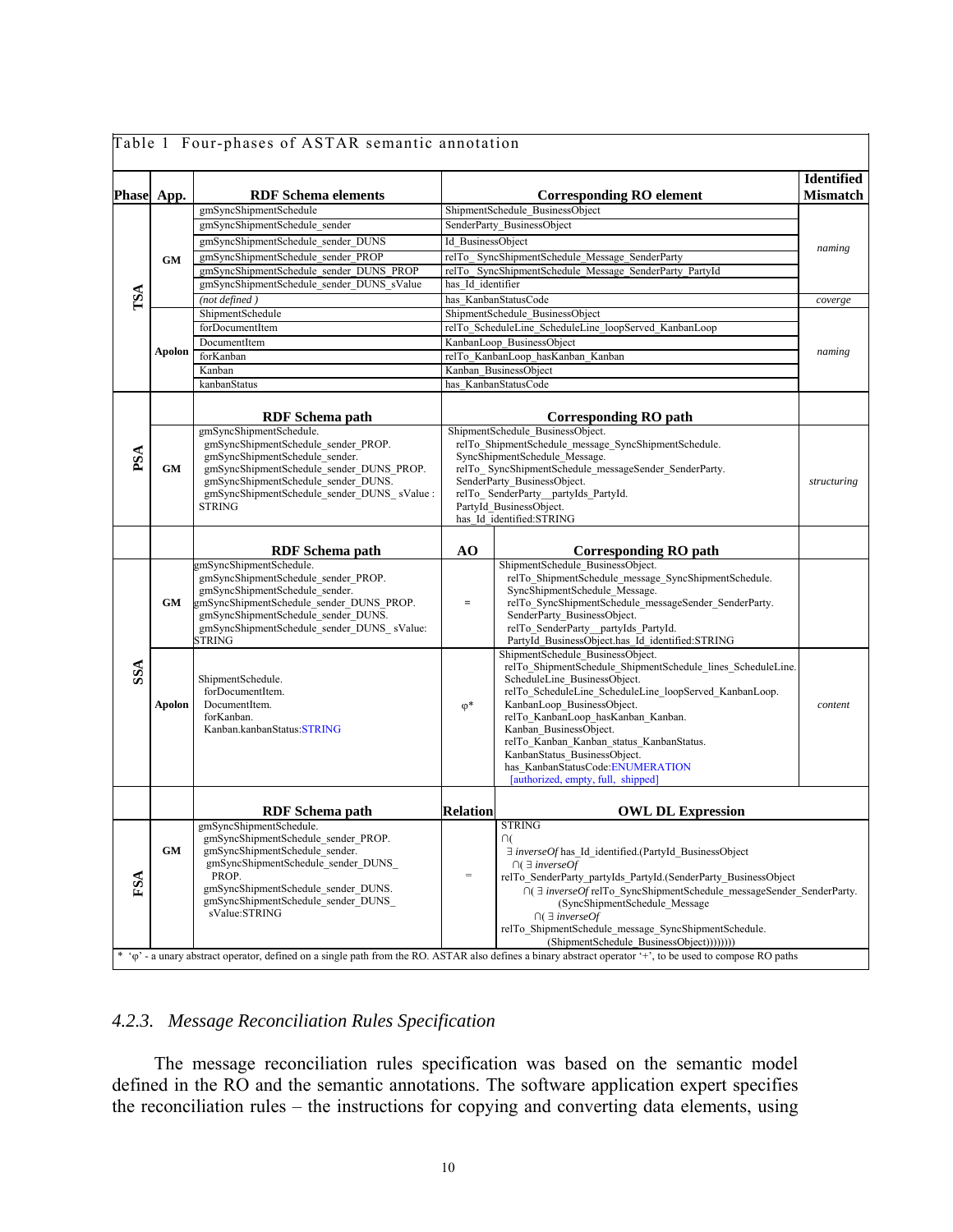the ARGOS tool. The specification was performed semi-automatically, by selecting, from a list provided by the tool, the appropriate rule templates and conversion functions for each semantic match. The tool then created the declarative run-time rule by substituting the matching schema path and RO path into the template.

The rule generation process is performed twice for each application interface: once to generate the forward rules and once to generate the backward rules.

Table 2 shows examples of map, set value and map table rule templates. The GM sender-DUNS path was reconciled with RO senderParty-ID identifier path using the map rule template, which simply copies the data value. The set value rule was used to set the RO KanbanStatusCode value to the constant Authorized, overcoming the coverage mismatch. The map table rule template was used to create the rules for reconciling the content mismatch.

|          | GM RDF Schema path                                                                                                                                                                                                                                                                                                                                                                                                                                  | RO path                                                                                                                                                                                                                                                                                                                                                                                                                                         | Rule         |
|----------|-----------------------------------------------------------------------------------------------------------------------------------------------------------------------------------------------------------------------------------------------------------------------------------------------------------------------------------------------------------------------------------------------------------------------------------------------------|-------------------------------------------------------------------------------------------------------------------------------------------------------------------------------------------------------------------------------------------------------------------------------------------------------------------------------------------------------------------------------------------------------------------------------------------------|--------------|
|          | gmSyncShipmentSchedule.<br>gmSyncShipmentSchedule sender PROP.<br>gmSyncShipmentSchedule sender.<br>gmSyncShipmentSchedule sender DUNS<br>PROP.<br>gmSyncShipmentSchedule sender DUNS.<br>gmSyncShipmentSchedule sender DUNS<br>sValue:STRING                                                                                                                                                                                                       | ShipmentSchedule BusinessObject.<br>relTo ShipmentSchedule message SyncShipmentSchedule.<br>SyncShipmentSchedule Message.<br>relTo<br>SyncShipmentSchedule messageSender SenderParty.<br>SenderParty BusinessObject.<br>relTo SenderParty partyIds PartyId.<br>PartyId BusinessObject.has Id identified:STRING                                                                                                                                  | map          |
| Forward  | (not defined)                                                                                                                                                                                                                                                                                                                                                                                                                                       | ShipmentSchedule BusinessObject.<br>relTo ShipmentSchedule ShipmentSchedule lines<br>ScheduleLine.<br>ScheduleLine BusinessObject.<br>relTo_ScheduleLine_ScheduleLine_loopServed<br>KanbanLoop.<br>KanbanLoop BusinessObject.<br>relTo KanbanLoop hasKanban Kanban.<br>Kanban BusinessObject.<br>relTo Kanban Kanban status KanbanStatus.<br>KanbanStatus BusinessObject.has KanbanStatusCode:<br>ENUMERTION [authorized, empty, full, shipped] | set<br>value |
|          | RO path                                                                                                                                                                                                                                                                                                                                                                                                                                             | Apolon RDF Schema path                                                                                                                                                                                                                                                                                                                                                                                                                          |              |
| Backward | ShipmentSchedule BusinessObject.<br>relTo ShipmentSchedule ShipmentSchedule<br>lines ScheduleLine.<br>ScheduleLine BusinessObject.<br>relTo ScheduleLine ScheduleLine loopServed<br>KanbanLoop.<br>KanbanLoop BusinessObject.<br>relTo KanbanLoop hasKanban Kanban.<br>Kanban BusinessObject.<br>relTo Kanban Kanban status KanbanStatus.<br>KanbanStatus_BusinessObject.<br>has KanbanStatusCode:ENUMERATION [authorized, empty,<br>full, shipped] | ShipmentSchedule.<br>forDocumentItem.<br>DocumentItem.<br>forKanban.<br>Kanban.<br>kanbanStatus:STRING                                                                                                                                                                                                                                                                                                                                          | map<br>table |

Table 2 Examples of defined reconciliation rules

## *4.3. Run-Time*

A Coordinator run-time engine converted messages, in both directions, from the proprietary to the standard IV&I form and from the standard form to the proprietary form. Each message transformation involved two rulesets: for the sending application, the forward ruleset for the application and the backward ruleset for the standard; and for the receiving application the forward ruleset for the standard and the backward ruleset for the application. Each application had its own appropriately configured Coordinator instance.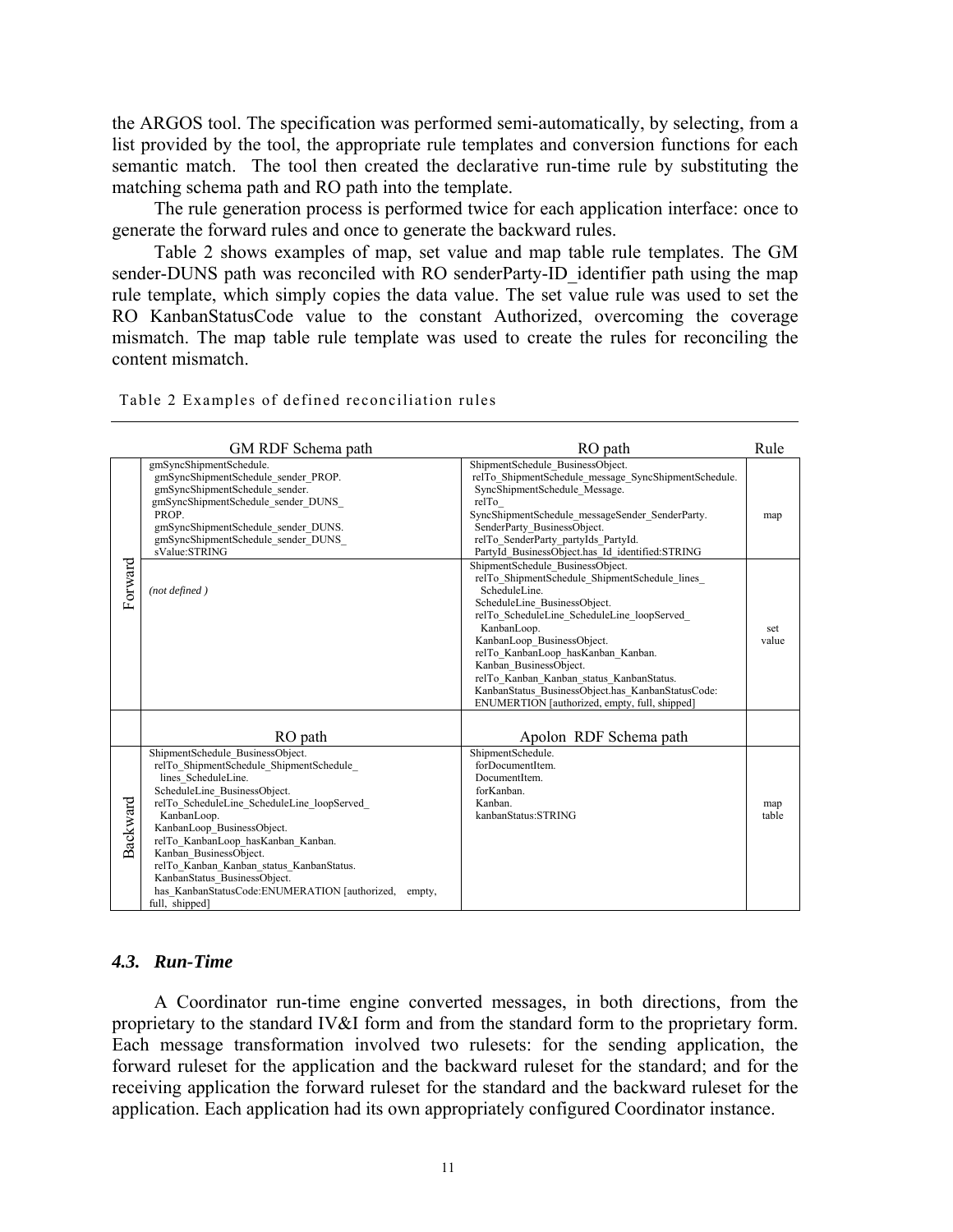Inside the Coordinator, several message transformations and reconciliations were necessary, as described below, but these steps are virtually transparent to the software application developer – the application sends and receives messages in its proprietary format. And the Coordinator provided the robust webservice interface needed for supplychain transactions that use the Internet – webservice addressing, reliability and security.

 The XML2RDF service accepts the XML message and generates RDF-based version of message corresponding to the RDF Schema produced by the XSD2RDFS transformation. This was needed for the GM interface, and for the standard, but not for the Apolon interface.

 Next, the ARES rule execution engine is used to apply a forward and backward reconciliation rulesets. Finally, where was needed, the RDF2XML tool converted the RDF version of the target message to its XML form – a valid instance of the XML schema for the interface.

#### **5. Experimental Results and Findings**

As a proof of concept, the experimental results showed that it was possible to do the conversions between application-specific messages and the IV&I standard messages using the semantic-mediation approach. The scenario offered evidence that the ATHENA toolset provided adequate representational support for the selected data exchange scenario.

The experimental results also gave some insight into the complexity of the reconciliation problem for an intentionally simple use case. Note that the mappings for the standard IV&I interface are publicly available; an application expert need only be concerned about the mappings for his application.

Table 3 summarizes the statistics for the semantic matches between the RO and the three interface schemas – the IV&I standard and the two proprietary interfaces – for the single SyncShipmentSchedule message. The ASTAR tool provided computational support for finding lexical-terminological similarity among the names used, but each of these annotations required an expert on the specific interface to identify the valid correspondences. An expert is needed because the semantic correspondences depend on the meaning, not on the term used. All message schemas concepts were annotated successfully.

| and the three interface schemas |           |        |            |       |
|---------------------------------|-----------|--------|------------|-------|
| Interface Schema                | <b>GM</b> | Apolon | eKanban    | Total |
|                                 |           |        | <b>BOD</b> |       |
| Number of concepts              | 33        | 60     | 76         | 169   |
| Concept matches established     | 48        | 60     | 76         | 184   |
| Path matches established        | 12        | 27     | 29         | 68    |
| Content mismatches identified   |           |        |            |       |
| Coverage mismatches identified  |           |        |            |       |

Table 3. Statistics for the semantic matches between the RO and the three interface schemas

Table 4 shows the number and types of reconciliation rules created for each interface schema. All identified mismatches were successfully reconciled. The *map* template, which is used for one-to-one mappings between matching elements with no data conversion, is used for 85% of the runtime reconciliation rules. And the remaining 15% are identified by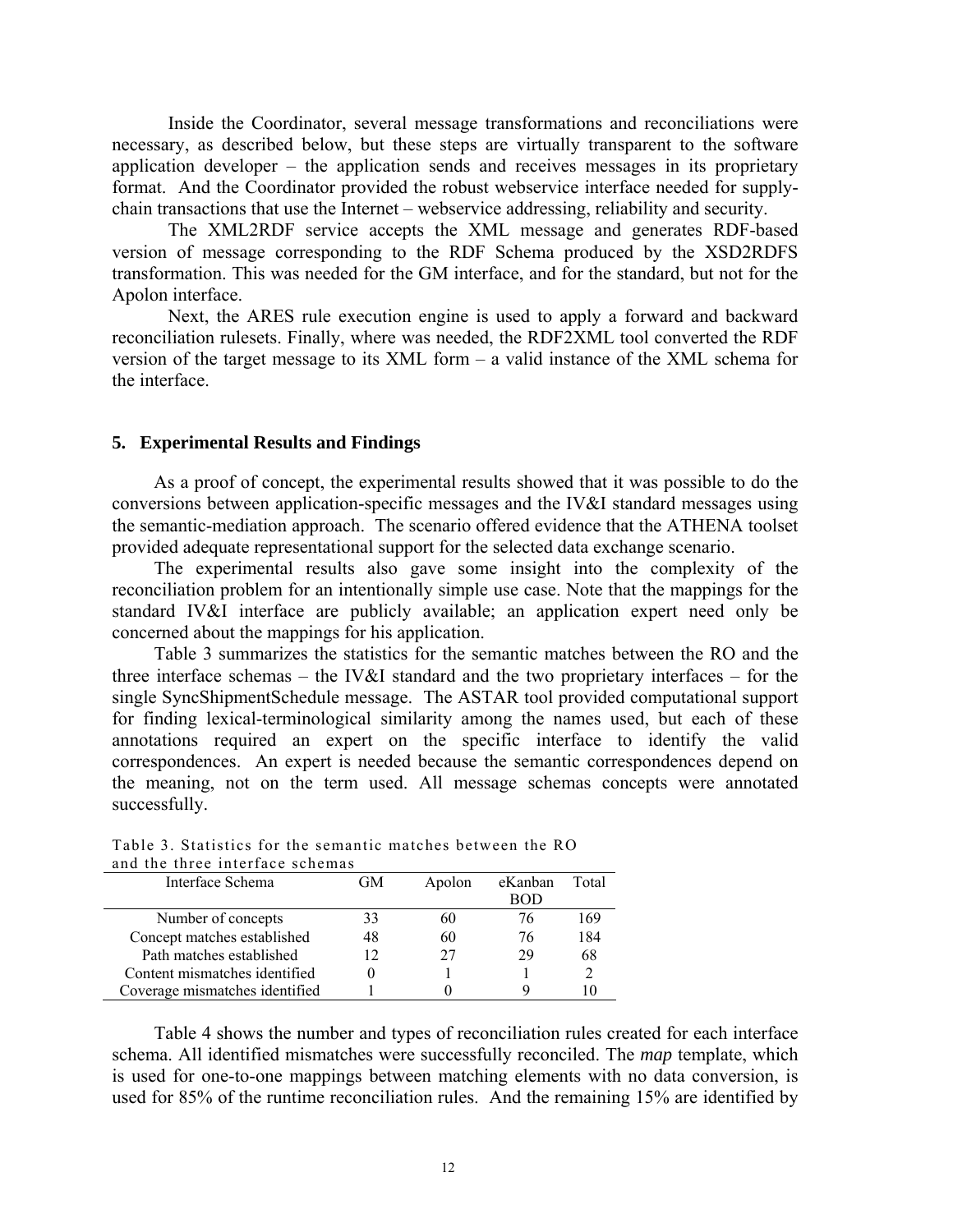the ASTAR annotations as special cases. Because the ARGOS tool is semi-automatic, the human expert must select every rule used, but the instantiations of the *map* template could be done automatically, reducing the time for this phase up to 85%.

| interface schema    |           |        |         |       |       |
|---------------------|-----------|--------|---------|-------|-------|
| Interface Schema /  |           |        |         |       |       |
| Reconciliation rule | <b>GM</b> | Apolon | eKanban | Total | Total |
| template            |           |        | BOD     |       | (%)   |
| map                 |           | 27     | 29      | 69    | 85%   |
| map table           |           |        |         |       | 2%    |
| set value           |           |        | q       | 10    | 13%   |
| Total               |           | 28     | 39      | 80    | 100%  |

Table 4. Number and types of reconciliation rules created for each

While the basic functionality of the tools was shown to be appropriate, the semantic annotation and reconciliation tasks proved to be challenging for the current toolset, and for the users of those tools. In particular, the path-matching mechanism used in ASTAR was barely adequate and unnecessarily time-consuming. The semantic-mediation approach has shown adequate representational capabilities, but significant rework of the tooling is needed for industrial use. The experimental investigation highlighted three directions for future work that may significantly advance the existing toolsets to support the methodology:

- *Industrial message model.* Develop and use a message platform-independent model that faithfully represents the concepts in webservices and XML Schema, rather than an RDF Schema-based model. This makes the design-time activities easier for the human expert and improves capabilities for the manipulation of messages in runtime rules.
- *Efficient annotation support.* For path matching, do not generate any path through the RO a priori. In general, allow the engineer to steer the path development rather than presenting him with a long list of possible paths. Generate the full candidate path when it can be deduced unambiguously from the terminological annotations.
- *Automated reconciliation support.* Use the semantic annotations to derive most reconciliation rules automatically. Involve the application expert only in the special cases.

## **6. Survey of Related Semantic-Mediation Approaches**

Mediators were first introduced as parts of distributed information systems in the late eighties. Since then, many application areas have adapted mediators as the approach for overcoming heterogeneity of applications and data sources. Presently, the ontologies, as a reference semantic and shared vocabulary of specific business domains, are becoming a primary interface to the data mediation.

There are several alternative architectural approaches for ontology-based semantic mediation, depending on the type and number of ontologies involved, and on a reconciliation approach applied. In a semantic-mediation, ontologies may appear either as individual local ontologies (LO), which represent local conceptual models of data sources,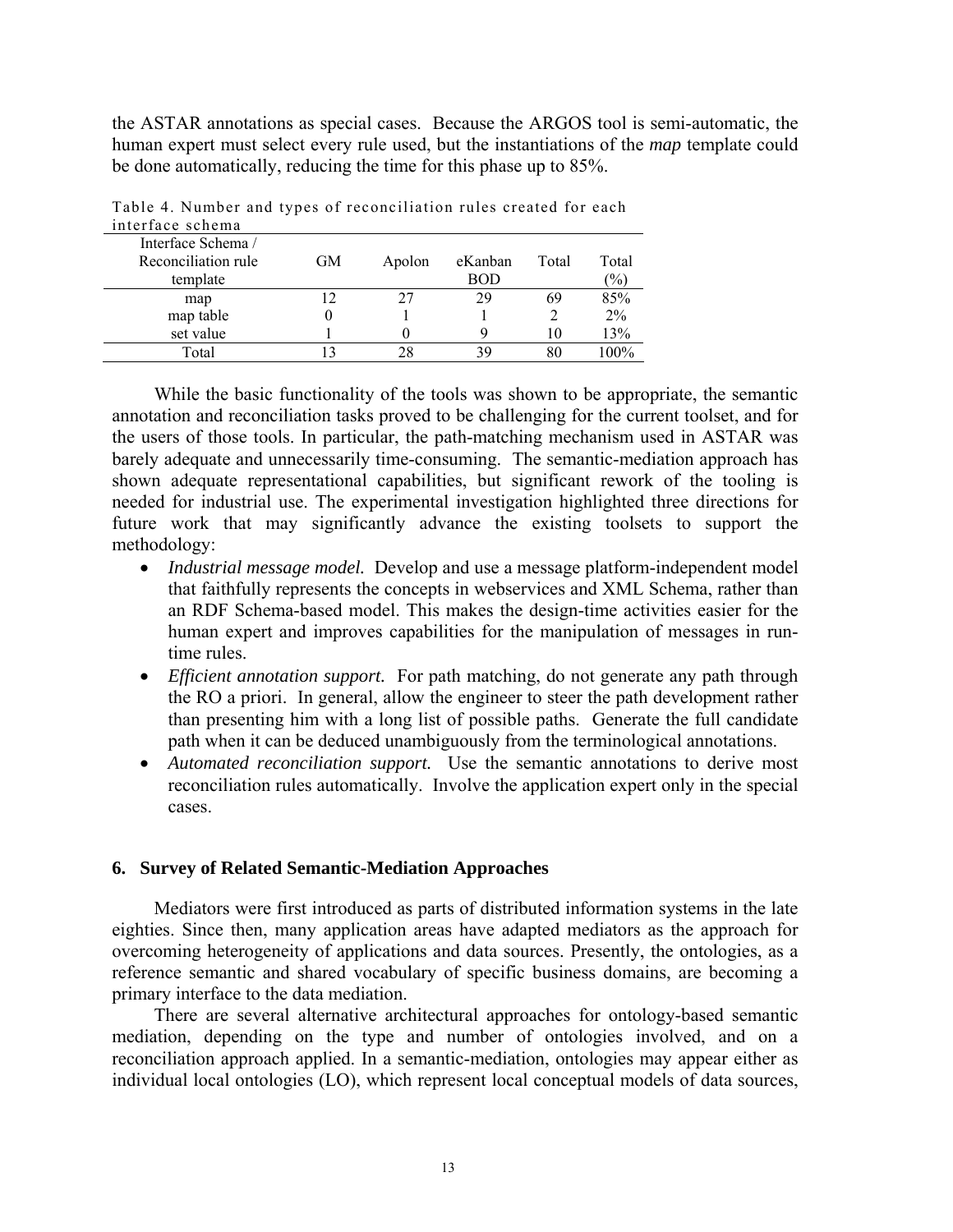or as reference ontologies, which represent common standardized conceptual model of data in some particular business domain.

Hameed (2004) suggested three models for ontology-based mediation systems, depending on between which ontologies reconciliation takes place: (1) Local ontologies (LOs) pair-wise reconciliation model (i.e., *any-to-any model*) that reconciles LOs among themselves as needed. (2) Single reference ontology (RO) model (i.e., *any-to-one model*) where RO serves as an "interlingua" that any instance of LO may be translated to and viceversa. (3) A hybrid model that employs multiple ROs, forming clusters of interrelated ontologies and where reconciliation is specified between the LOs and an RO in one cluster, and among the ROs of different clusters.

Further distinction is based on the reconciliation approach applied – merging or mapping. Merging unifies two or more ontologies with overlapping parts into a single ontology that includes all information from the sources. Mapping builds the mapping statements that define relationships between concepts of different ontologies and mapping rules that specify transformation from one ontology (source) to the other ontology (target).

Anicic (2006) and OntoMerge (2008) demonstrated an *any-to-any merging model*. Anicic demonstrated how local OWL ontologies (representing local message schemas), which are, however, based on the same generalized terminology, are merged together. He showed that the source ontology individuals may be classified into the target ontology individuals using automated reasoners (i.e., individual classification computation). Anicic demonstrated the semantic integration of automotive supply-chain applications that use AIAG and STAR (2008) message specifications standards, both based on the OAG standard (OAG 2008). OntoMerge introduced bridging axioms between two related ontologies, which, however, are not required to be based on the same generalized terminology. OntoMerge implemented translation using an inference engine that computed inferences on merged ontology axioms and bridging axioms.

The any-to-any model based on merging, however, has shortcomings: (1) increased size and complexity of the merged ontology when merging many LOs (especially when bridging axioms are used), and (2) incapability of non-trivial relationships computation (e.g., split and join relationships) with automated reasoners.

Artemis project demonstrated an *any-to-any mapping model* by devising executable mapping rules among two LOs (Bicer *et.al* 2005). Artemis defined the message exchange framework for clinical data-exchange among healthcare institutes and demonstrated mediation between two local OWL ontologies that represented EDI-based HL7.2 and XML-based HL7.3 messages. Artemis introduced and used the OWLmt tool, which is of the same purpose as the ARGOS tool, for establishing the mappings between OWL ontologies and mapping rules execution. OWLmt tool provides a so-called Mapping Schema Definition ontology (encoded in OWL) for establishing the mappings between two OWL ontologies by predefined mapping pattern axioms from the Mapping Schema Definition. Mapping patterns are further interpreted by the OWLmt engine for handling the mapping process.

The shortcoming in the any-to-any mapping model is a large number of mapping rules, which may go up to n(n-1) mappings if n LOs are mapped to each other in a bidirectional way. The large number of mapping rules leads to the time-consuming creation and error-prone maintenance of the mappings.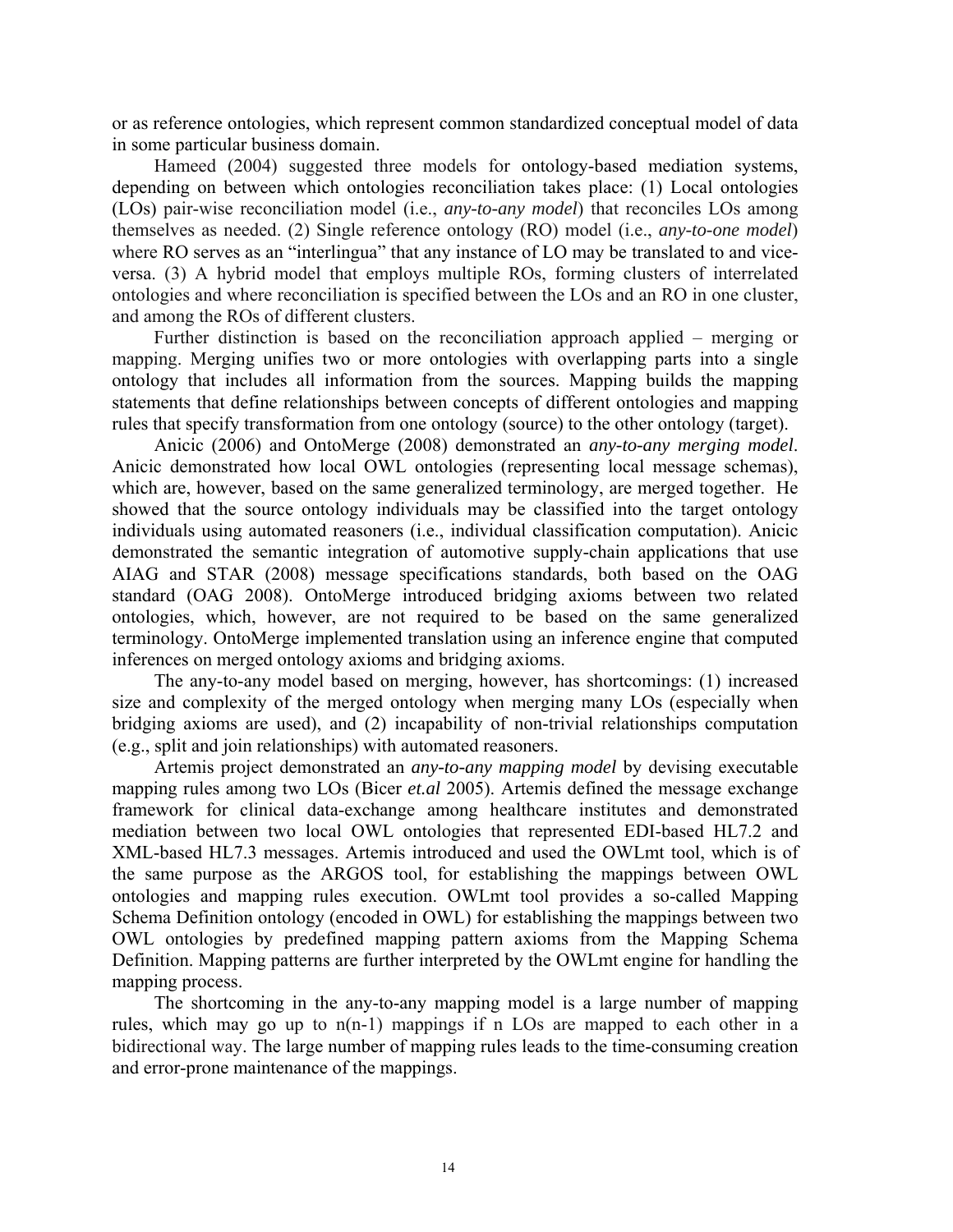On the other side, the any-to-one mapping model significantly reduces the number of mappings. The AMIS and Harmonize projects demonstrated the *any-to-one mapping model*. AMIS provided a reference model for semantics-based integration infrastructure for supply chains (Libel *et.al.* 2004). AMIS considers RO as "interaction ontology formation" that captures the business concerns and concepts, and engineering interaction concerns also. The Harmonize project (Dell'Erbaa *et.al.* 2002) demonstrated semantic-mediation in a tourism harmonization network to allow participating tourist organizations to keep the proprietary XML-based application interfaces and still be able to exchange message data. Harmonize defined a reference Harmonization Ontology and RDF interchange format. Harmonize didn't require a standard-based XML message exchange. Harmonize used the MAFRA tool (Maedche *et.al.* 2002) for establishing the mappings between RDFS-based ontologies and mapping rules execution. MAFRA provides a proprietary mapping ontology, called Semantic Bridge Meta-Ontology (SBO), for establishing the mappings between ontologies by bridging axioms, which is an idea similar to the OWLmt. MAFRA maps RDF ontologies, and transforms source ontology instances to the target ontology instances by evaluating the defined bridge axioms and executing pre-defined functions assigned to each bridge axiom.

The merging is not a desirable reconciliation approach for the any-to-one model, as the actual merge of a LO and RO modifies RO, which is an unwanted behavior for the anyto-one model and RO idea. Practically, the merging could be applied in the any-to-one model only by establishing the 'virtual' merge axioms among an LO and a RO, but, however, such 'virtual' merge axioms are nothing more than mappings.

The work presented in this paper is aligned with an any-to-one mapping model and it mostly follows from the AMIS project. AMIS reference model is adapted to the standardbased interoperability; however, the novel semantic-mediation architecture proposed in this paper sees RO as a capture of business concerns and concepts only, which is different than the AMIS view of the RO. Furthermore, RO has to be developed in a top-down manner after designing the business process, gathering the business requirements, and specifying standard message exchange - and business applications ultimately exchange standardconformant messages, which are additional requirements comparing the other approaches mentioned above.

The proposed architecture provides semantic mediation for the web-service based supply-chain applications where the business data are exchanged as SOAP (2007) wrapped XML messages. Similar semantic-mediation architectures for the web-service based supply-chain applications were demonstrated by Ye and Yang (2007), and Oh and Yee (2007). Ye and Yang introduced a general Supply Chain Ontology (SCO) (Ye *et.al.* 2008) that captured concepts and relationships common to the supply chain management, and also used a rule-based approach to map semantically similar terminologies between the SCO and local application ontologies. The mapping rules in their work are represented in SWRL rule description language (Horrocks et.al., 2004). Oh and Yee demonstrated rule-based mapping between two local RDFS ontologies in a web-services based manufacturing applications environment, however, with no presence of reference ontology.

Ontology-based semantic mediation can also be used for web-service based supplychain applications where web services do not exchange XML messages but where they are exposed as remote services operations and where operations' parameters (defined as primitive or user data-types) carry business data. Shen et.al (2007) categorized the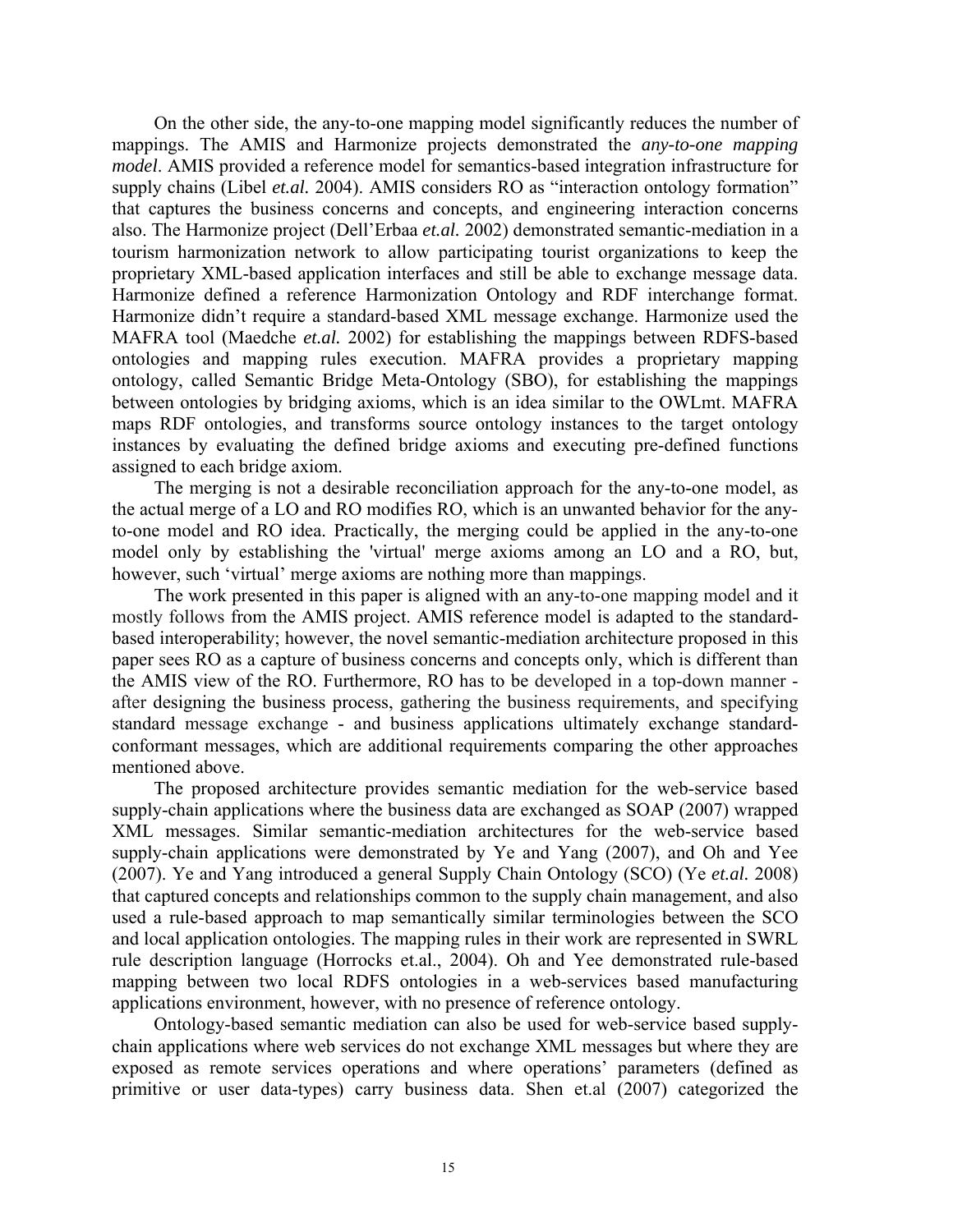heterogeneity of such network web services composition in manufacturing in several conflict types and proposed three types of ontologies that are used together to resolve conflicts and to achieve interoperable network web services composition: 1) the web services Domain Knowledge Ontology that specifies a business process in the terms of process's name, participating parties, related services, input and output parameters, 2) Domain Industry Knowledge Ontology that uniformly defines semantic terms used by service providers and service customers to describe web services, services' operations and parameters, and 3) Mapping Knowledge Ontology that defines positive (forward) mapping functions and inverse (backward) mapping functions.

Semantic web services also have become a key technology for enabling the workflow integration of supply chains (McIlraith et.al., 2001). The semantic web services may provide automated web service discovery, execution, composition and interoperation in the manufacturing supply-chain environments (Kulvatunyou *et.al.* 2005, Yang *et.al.* 2005). The semantic-mediation architecture proposed in this paper is, however, concerned with the semantic interoperability in the traditional web-service based supply-chain environments.

The work presented in this paper is mainly focused on bringing the technologies together to demonstrate supply-chain applications interoperability in a novel and effective way, by adopting an approach of semantic-mediation through a standard ontology and applying the semantic-mediation for achieving the standards-based interoperability between supply-chain applications.

#### **7. Conclusions**

The proposed semantic-mediation architecture was demonstrated (1) to be able to handle multiple message formats from independent, heterogeneous manufacturing supplychain applications and (2) to provide required transformations and model-based reconciliations to result in interoperable message exchanges over the Internet.

The ATHENA-developed toolset, although in its prototype version, successfully enabled this architecture. The toolset provided support for reference-ontology development, semantic-annotation capabilities with semi-automated assistance based on lexical similarities, and support for the definition of executable reconciliation rule sets with semiautomated assistance based on the formally captured semantic annotation.

The proposed architecture may positively impact situations where new partners are frequently added to the supply-chain collaboration. A new tool provider may achieve significant reduction of time when specifying and implementing a standard interface. The development of the reference ontology and the associated artifacts for the standard itself is a one-time task for the standards community. Those are available to every new provider. So each new provider need only do the mappings for his existing interfaces.

The new architecture has the potential to move standards development from a syntaxbased approach to a semantics-based approach, and from informal expressions of business intent to formal and machine-understandable ones. This architecture moves several implementation tasks associated with standards compliance to a model-based approach and thereby from hard-coded, subjective and inconsistent implementations to clear, documented semi-automated and consistent implementations. In addition, companies that are successful in using the advanced technologies may significantly reduce time-to-market for conforming software products.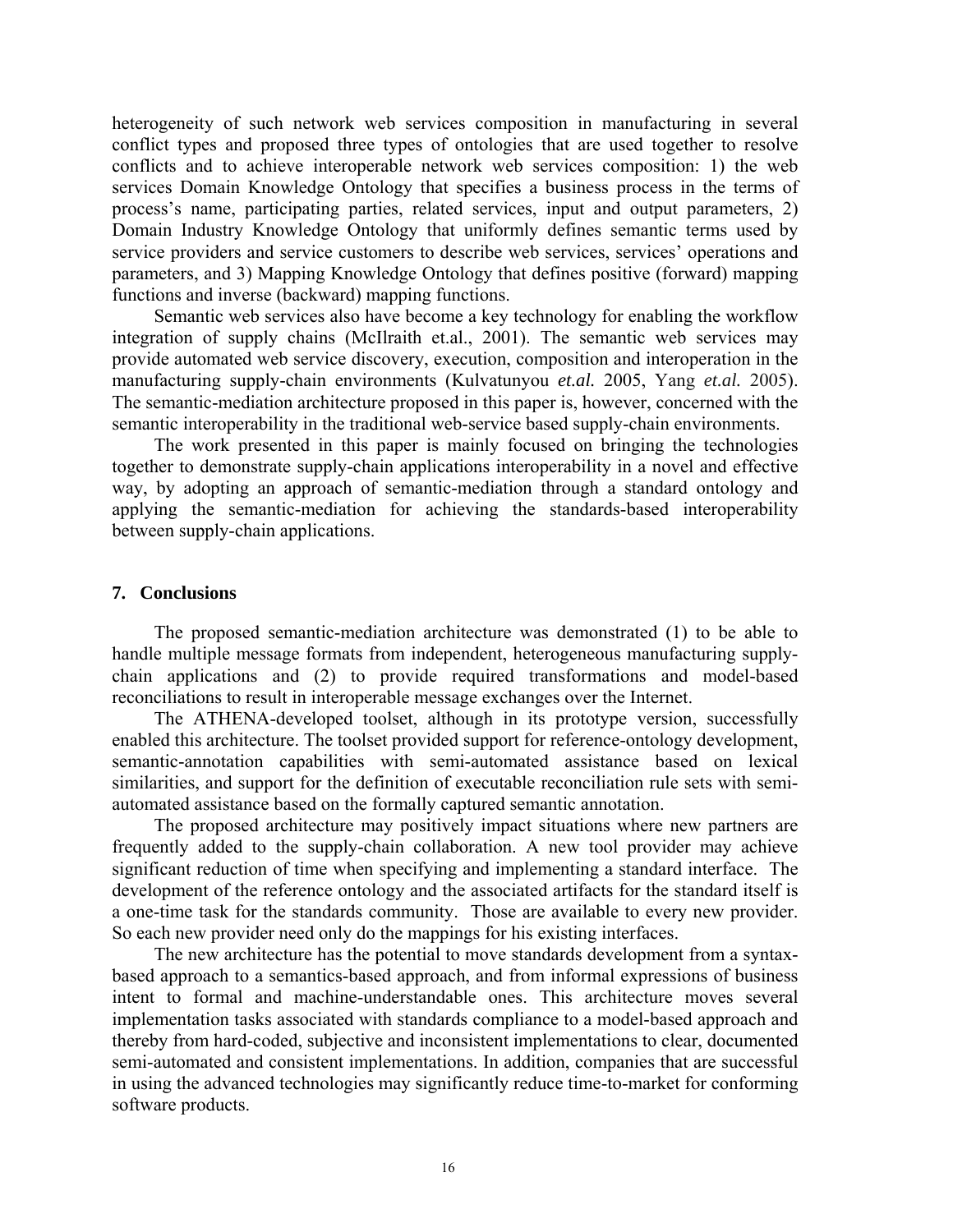## **Disclaimer**

Certain commercial software products are identified in this paper. These products were used only for demonstration purposes. This use does not imply approval or endorsement by NIST, nor does it imply these products are necessarily the best available for the purpose.

## **References**

- Anicic, N. et.al, 2006. *An Architecture for Semantic Enterprise Application Integration Standards*, Proc. Int'l Conf. Interoperability of Enterprise Software and Applications, Springer-Verlag, 25-34.
- Automotive Industry Action Group (AIAG) Web Page, 2008. [Online]. Available at: http://www.aiag.org/, [accessed August 2008]
- IV&I Automotive Industry Action Group (AIAG) Web page, 2007. *Inventory Visibility & Interoperability Oversight Committee* [online] Available at: <http://www.aiag.org/staticcontent/committees/index.cfm?committeeid=IVOS>[accessed July 2007]
- ATHENA Integrated Project Web Site, 2007. [online] Available at: [www.athena-ip.org](http://www.athena-ip.org/) [accessed July 2007]
- Barkmeyer, E., Kulvatunyou, B., 2007. *An Ontology for the e-Kanban Business Process* [online]*,*  NIST Internal Report 7404, Available from:
- [http://www.mel.nist.gov/msidlibrary/doc/NISTIR\\_7404.pdf](http://www.mel.nist.gov/msidlibrary/doc/NISTIR_7404.pdf) [accessed July 2007] Bicer, V. et.al., 2005. *Artemis Message Exchange Framework: Semantic Interoperability of*
- *Exchanged Messages in the Healthcare Domain*, SIGMOD Record 34(3), 71-76.
- Dell'Erbaa, M. et.al., 2002. *HARMONISE: A Solution for Data Interoperability*, Proc. of IFIP I3E 2002 Conf., 114-127.
- Gould, L., 2007. *What's New In Automotive Supply Chains?* [online], Auto Field Guide, Available from:<http://www.autofieldguide.com/articles/020407.html> [accessed July 2007]
- Libes, D., et. al., 2004. *The AMIS Approach to Systems Integration* [online]*,* NIST Internal Report 7101, Available from:<http://www.mel.nist.gov/msidlibrary/doc/nistir7101.pdf> [accessed July 2007]
- Hameed, A. et.al., 2004. *Ontology Reconciliation*, Handbook on ontologies, Springer-Verlag, 231– 250.
- Horrocks, I., Patel-Schneider, et.al., 2004. *SWRL: a semantic web rule language combining OWL and RuleML*, WWW Consortium Member Submission, [online]. Avaiable at http://www.w3.org/Submission/2004/SUBM-SWRL-

20040521/ . [accessed September 2008]

- Maedche, A., et.al., 2002*. MAFRA— A MApping FRAmework for Distributed Ontologies*, In Proceedings of EKAW 2002, LNCS 2473, Springer- Verlag, 235–250.
- McIlraith, S.A., Son, T.C. et.al., 2001. *Semantic Web services*, Intelligent Systems, IEEE 16(2), 46-53
- Miletic, I., Vujasinovic, M., et al., 2007. Enabling Semantic Mediation for Business Applications: XML-RDF, RDF-XML, and XSD-RDFS Transformation, *Proc. Int'l Conf. Interoperability of Enterprise Software and Applications*, Springer-Verlag, 483-494
- Missikoff, M., and Taglino, F., 2006. *D.A3.2 Updated version of the Ontology Authoring and Management System with semantic search functions* [online], Deliverable of the Athena